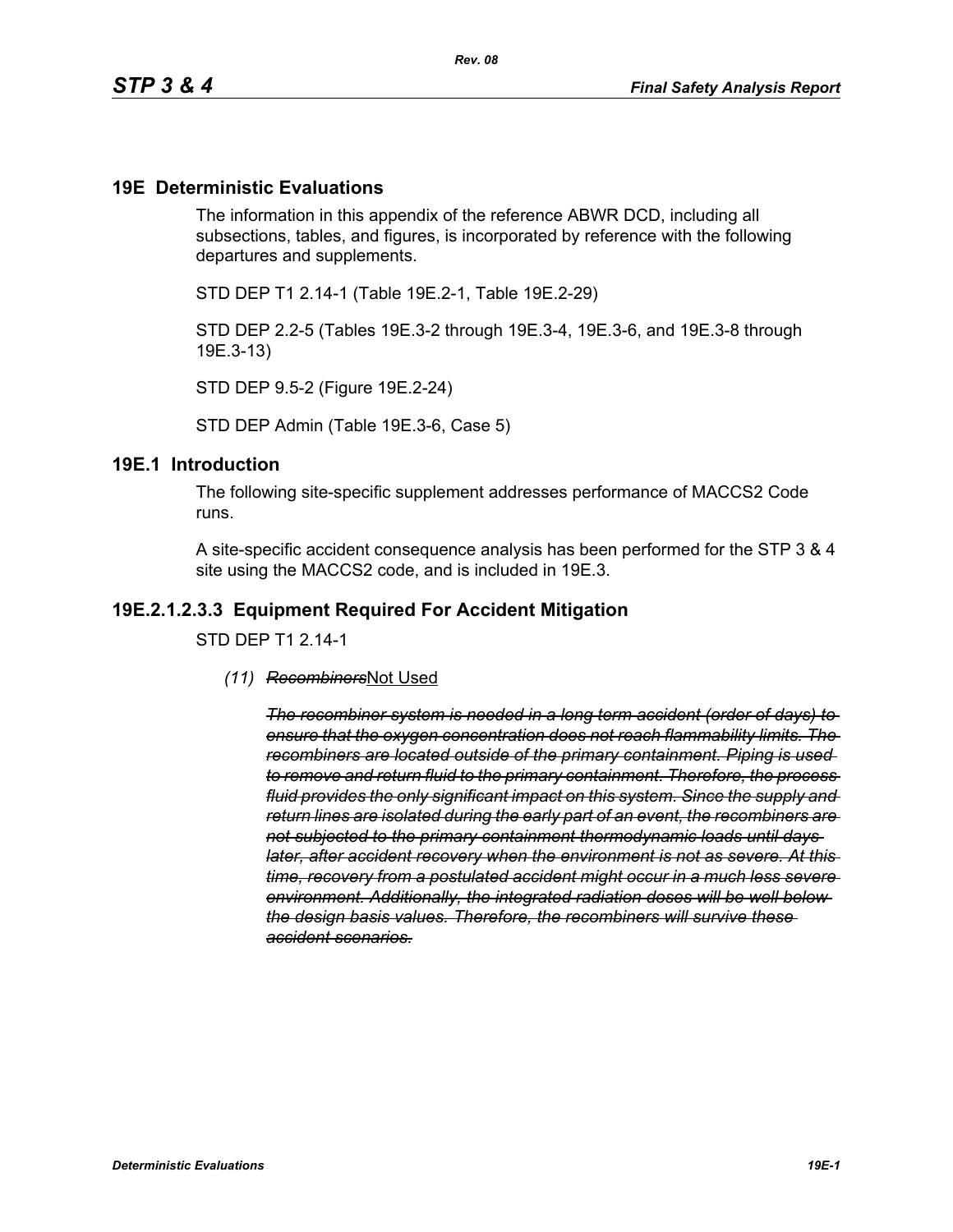|                                 |               |      |    | Pathway             |                     |                                      |
|---------------------------------|---------------|------|----|---------------------|---------------------|--------------------------------------|
|                                 |               |      |    |                     |                     | <b>Basis For</b><br><b>Exclusion</b> |
|                                 | <b>Number</b> |      |    | Size (mm)           | <b>Isolation</b>    | (See                                 |
| <b>Description</b>              | of Lines      | From | To | $(1 in. = 25.4 mm)$ | <b>Valves</b>       | Notes)                               |
| <del>Flammability Control</del> |               | DW   | RB | 100                 | <del>(AO,MO</del> ) |                                      |

## **Table 19E.2-1 Potential Suppression Pool Bypass (Continued)**

#### **Table 19E.2-29 Equipment and Instrumentation Required to Survive Severe Accident Scenarios**

| Equipment and   | 10CFR50.34(f) | <b>In-Vessel Severe</b> | <b>Ex-Vessel Severe</b> |
|-----------------|---------------|-------------------------|-------------------------|
| Instrumentation |               | <b>Accident</b>         | <b>Accident</b>         |
| Recombiners     | ÷             | ÷                       | ÷                       |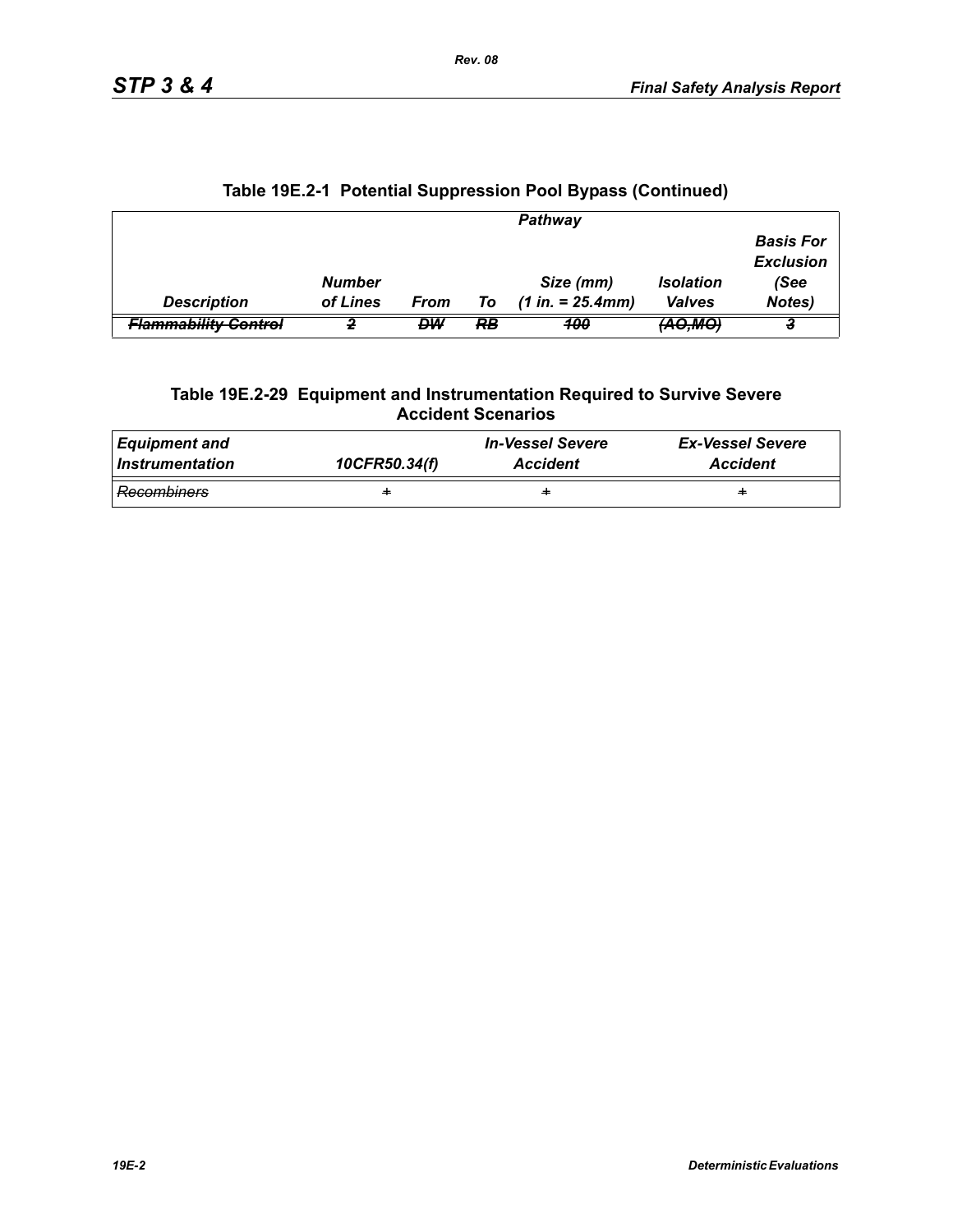## **19E.2.8.2.1 Introduction**

STD DEP 9.5-2

*The flooder system is comprised of ten piping lines. Each line originates in one of the ten vertical pipes which are part of the drywell to wetwell connecting vent system. The vents are arranged symmetrically around the perimeter of the lower drywell. The flow through each flooder line will be initiated by melting a fusible plug at the line exit (lower drywell side). Since 10.2-cm (4-inch) diameter fusible disks may be commercially available, the flooder line diameter was chosen as 10.2 cm (4 inches).* a temperaturesensitive fusible plug (or fusible link) that in turn triggers the fusible plug valve to fully open and remain open.

*The teflon disk resides between the stainless steel disk and the fusible plug in the flooder valve (Figure 19E.2-24). Its purpose is to insulate the fusible plug from the relatively cold suppression pool water. If insulation was not provided, melting of the plug might not be uniform and operation of the flooder valve might be impaired. The disk will not melt or stick in the valve because teflon has a softening temperature of approximately 673 K (400°C) and a maximum continuous operating temperature of 561 K (288°C) both of which are above the plug melting temperature of 533 K (260°C). Furthermore, teflon has high chemical resistance and will not adhere to the stainless steel plug nor the fusible plug.*

### **19E.2.8.2.6 Valve Opening Time**

STD DEP 9.5-2

*The basic configuration of the fusible plug valve is shown in Figure 19E.2-24. The plastic cap has a melting point much lower than that of the fusible plug. Flow initiation occurs when the small annular groove, 2.0 mm in depth, melts. Hydrostatic pressure then expels the remainder of the plug, the stainless steel disk and the teflon disk.*

*The valve opening time is the time required to melt the fusible metal in the annular groove. To estimate the opening time, a calculation has been made for a pure bismuth plug. Bismuth was used because it has the closest melting point to 533 K.*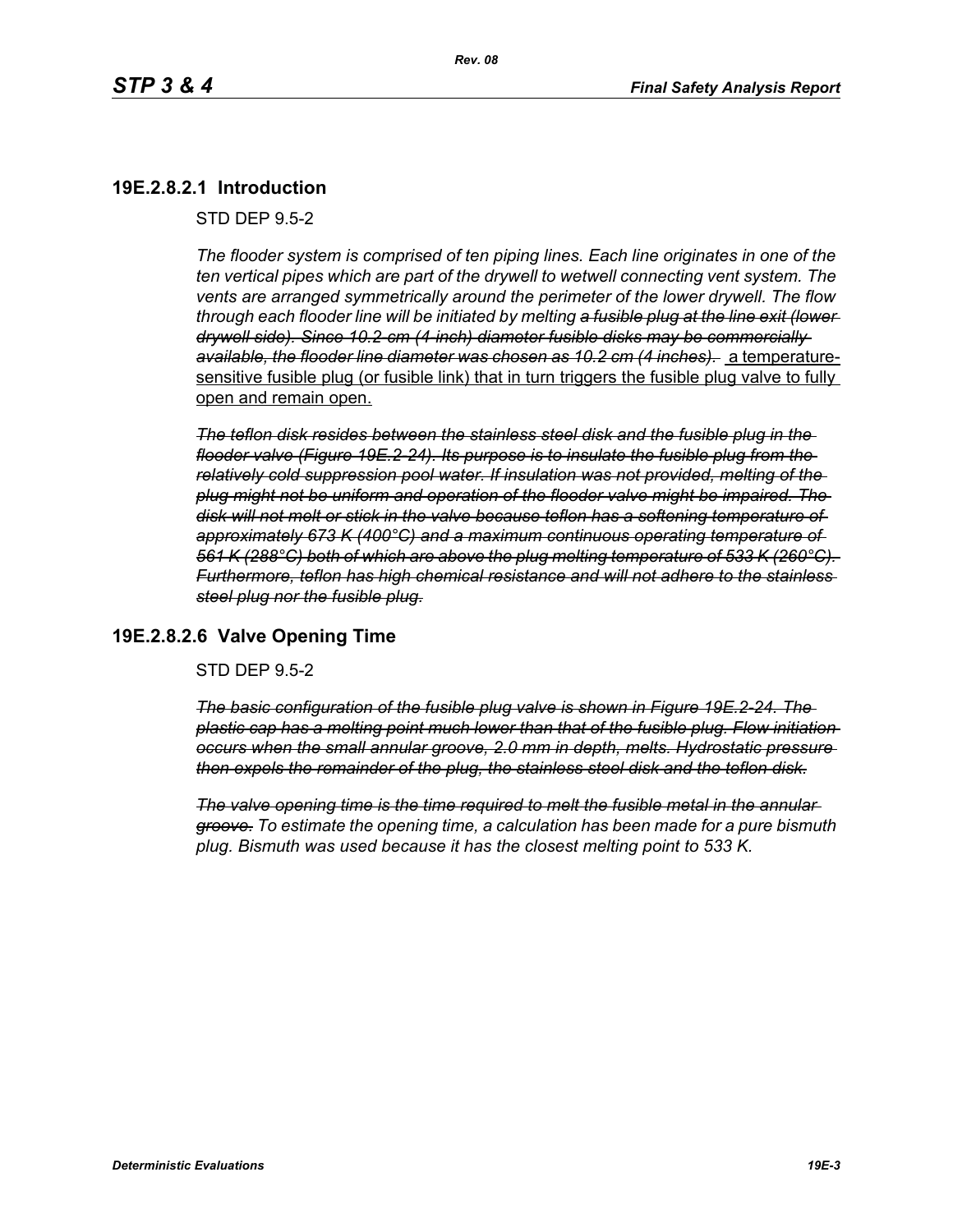**Figure 19E.2-24** *Flooder Valve Assembly* **Not Used**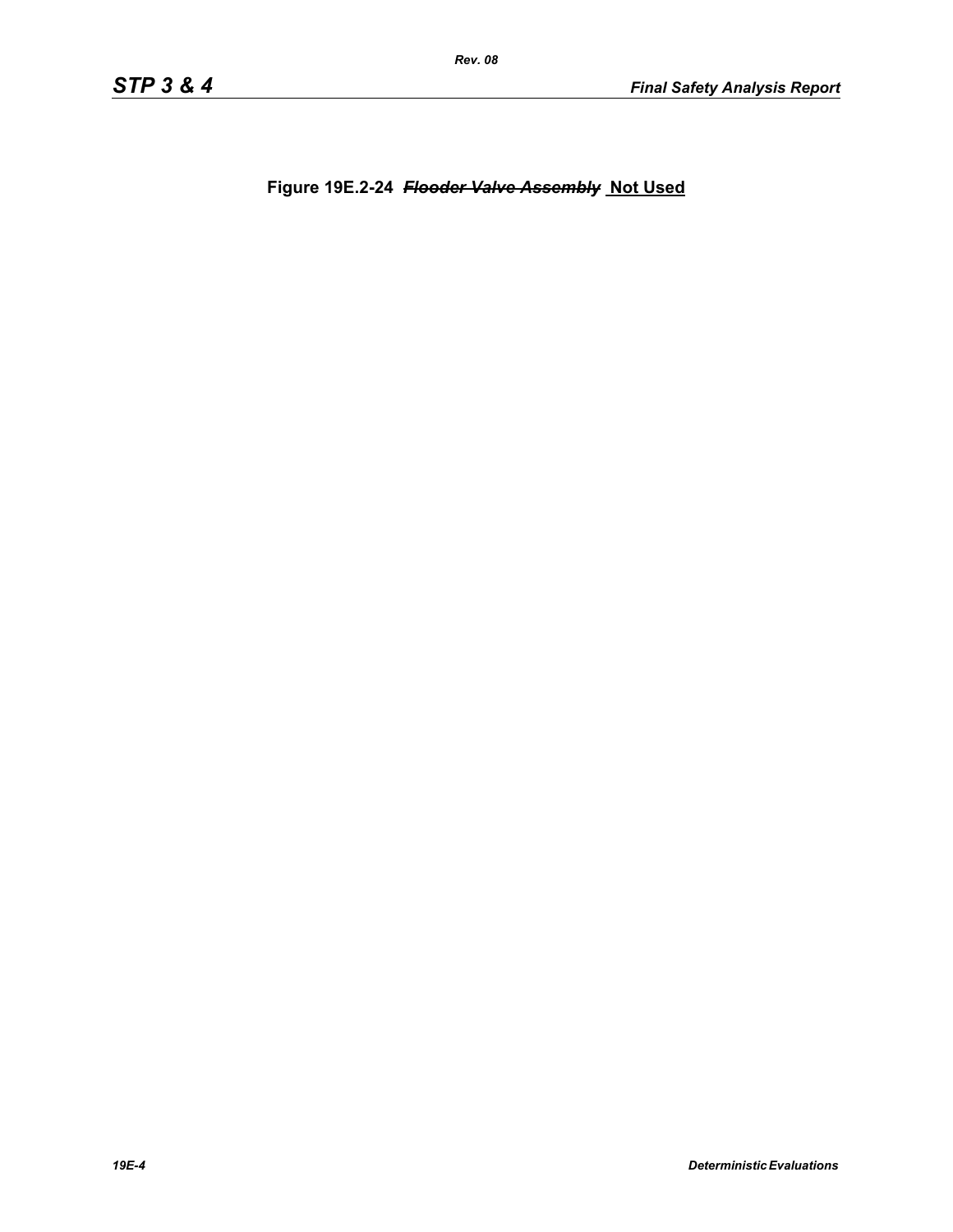# **19E.3 Consequence Analysis**

STD DEP 2.2-5

*The CRAC-2 computer code (Reference 19E.3-1) was used* in the ABWR SSAR *to determine the consequences of potential reactor accidents. The CRAC code evaluates offsite dose and consequences for each accident category over a range of possible weather conditions and evacuation assumptions. The CRAC code models are described in Reference 19E.3-2.* 

The MACCS2 computer code (Reference 19E.3-10) was used to evaluate the impacts of severe accidents at STP 3 & 4 on the surrounding public by analyzing the atmospheric transport and deposition under time-variant meteorology, short- and longterm mitigative actions and exposure pathways, deterministic and stochastic health effects, and economic costs. *The rationale for site related input selection is presented in Subsection 19E.3.1. This data and data from the plant performance analysis is presented in Subsection 19E.3.2. The calculated results are compared to the goals in Subsection 19E.3.3.*

### **19E.3.1.1 Meteorology**

STD DEP 2.2-5

For the MACCS2 STP 3 & 4 consequence evaluation, the STP site-specific meteorological data files suitable for use with the MACCS2 code were obtained from the STP 3 & 4 site analysis team and the National Weather Service (NWS) Palacios Municipal Airport station. Sequential hourly onsite verified data (including wind speed, wind direction, and stability class) for the years 1997, 1999, and 2000 were supplied by the STP 3 & 4 site analysis team. Precipitation data (including air temperature and dew point) for the years 1997 – 2001 were obtained from the NWS Palacios Municipal Airport Station. The use of this site-specific data is discussed in Reference 19E.3-10.

### **19E.3.1.2 Population**

STD DEP 2.2-5

For the MACCS2 STP 3 & 4 consequence evaluation, the NRC's SECPOP2000 code was used to develop regional populations corresponding to each regional meteorology. These population figures were then projected to the year 2060 using Texas Office of State Demographer county growth rates, for use as input to the MACCS2 program. The population values used are given in Table 19E.3-2.

### **19E.3.1.3 Evacuation**

STD DEP 2.2-5

For the MACCS2 STP 3 & 4 consequence evaluation, the evacuation parameters used in this study are given in Table 19E.3-3. Five percent of the people are assumed not to evacuate. Ninety-five percent are assumed to wait 2 hours after notification to begin to evacuate and then move radially outward at 2.73 meters per second (6.1 mph).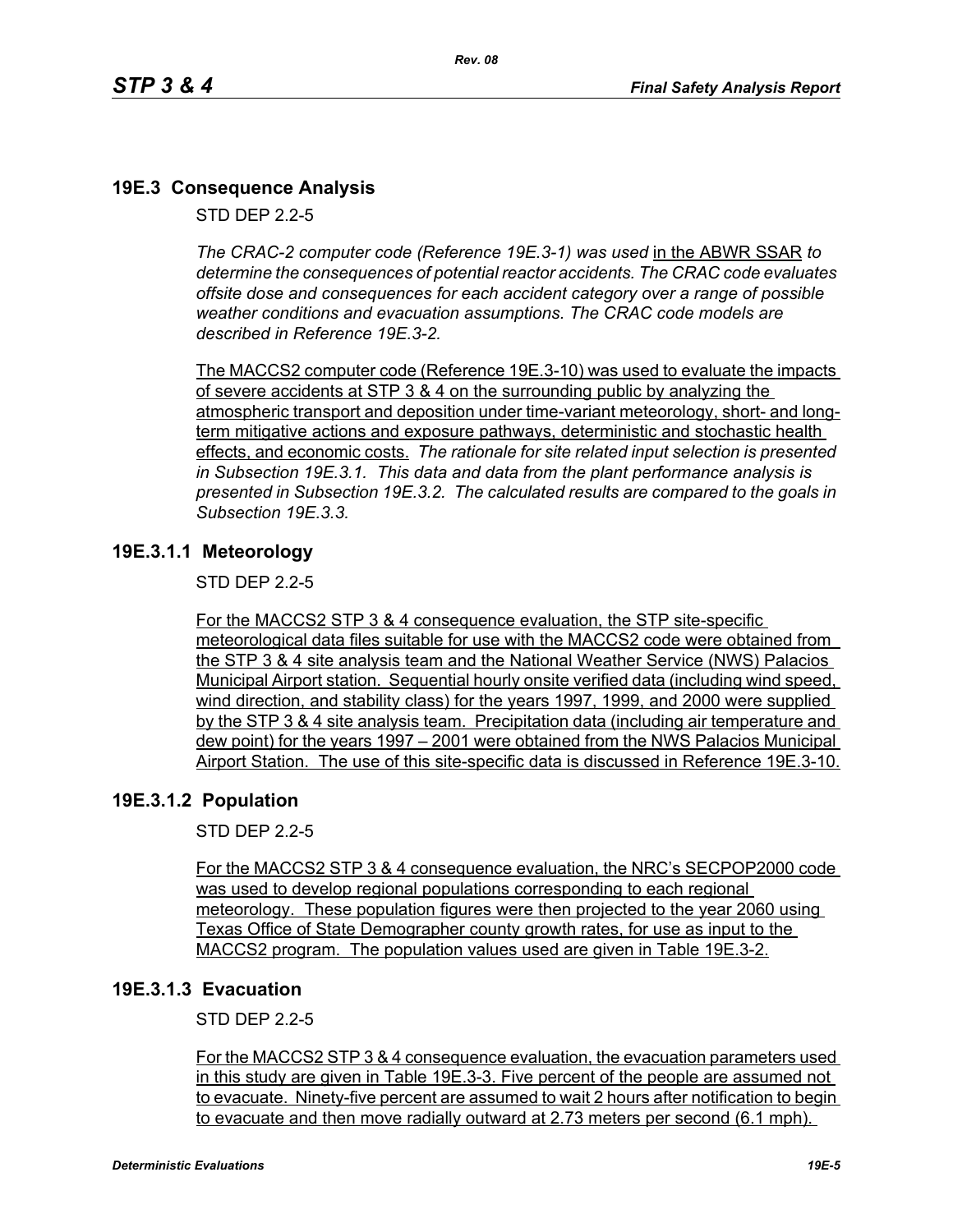Values used for shielding were the standard MACCS2 assumptions. Definitions for the parameters given in Table 19E.3-3 are provided in Table 19E.3-4.

*Rev. 08*

These evacuation assumptions were used for individual and societal risk calculations. For the purposes of evaluating dose levels for comparison to the dose goal (Subsection 19E.3.3.1 item 3), the standard MACCS2 assumptions for the population's actions during a general emergency were applied to the dose goal calculation. It is assumed that 95% of the EPZ population evacuate with 5% that do not evacuate. The non-evacuating population is assumed to have normal shielding protection (e.g., cloud shielding factor  $= 0.75$ , skin protection factor  $= 0.41$ ) and the evacuees have no protection.

# **19E.3.1.4 Agriculture and Economy**

STD DEP 2.2-5

Site-specific information on the distribution of agriculture and associated economics was gathered from the 2002 National Census of Agriculture county data for those counties within 50 miles of STP. The distribution of the MACCS2 required agriculture and economic data was derived by considering the fraction of each county within the 50-mile model domain and within each of its 160 sub-areas (16 directions \* 10 distances). The data includes spatial distributions of land fraction and 50-mile farmland devoted to specified crop types (e.g., grains, leafy vegetables). Associated economic data, distributed about the site analogously to the population, includes total farm sales, farm sales from dairy production, fraction of land devoted to farming, etc.

Additional area-wide economic data, formulated in 1986; such as cost for a relocated person and farmland decontamination costs were escalated to April 2007 using the consumer price index ratio.

The parameter for area-wide value of farm wealth (dollars/hectare), was calculated from 2002 National Agriculture Census county farm land, building and machinery value statistics. County data was apportioned by the fraction of each county within 50 miles of STP. The parameter for area-wide non-farm wealth (dollars/person), was similarly calculated and was based on 2005 Texas property valuations.

Tables 19E.3-9 through 19E.3-13 show the site-specific agricultural and economic parameters used in this study.

### **19E.3.2 CRAC and MACCS2 Input Data**

STD DEP 2.2-5 (for change to subsection title 19E.3.2)

### **19E.3.2.1 Input Which Differs From Standard CRAC/MACCS2 Assumptions**

STD DEP 2.2-5

*The following table describes these inputs.*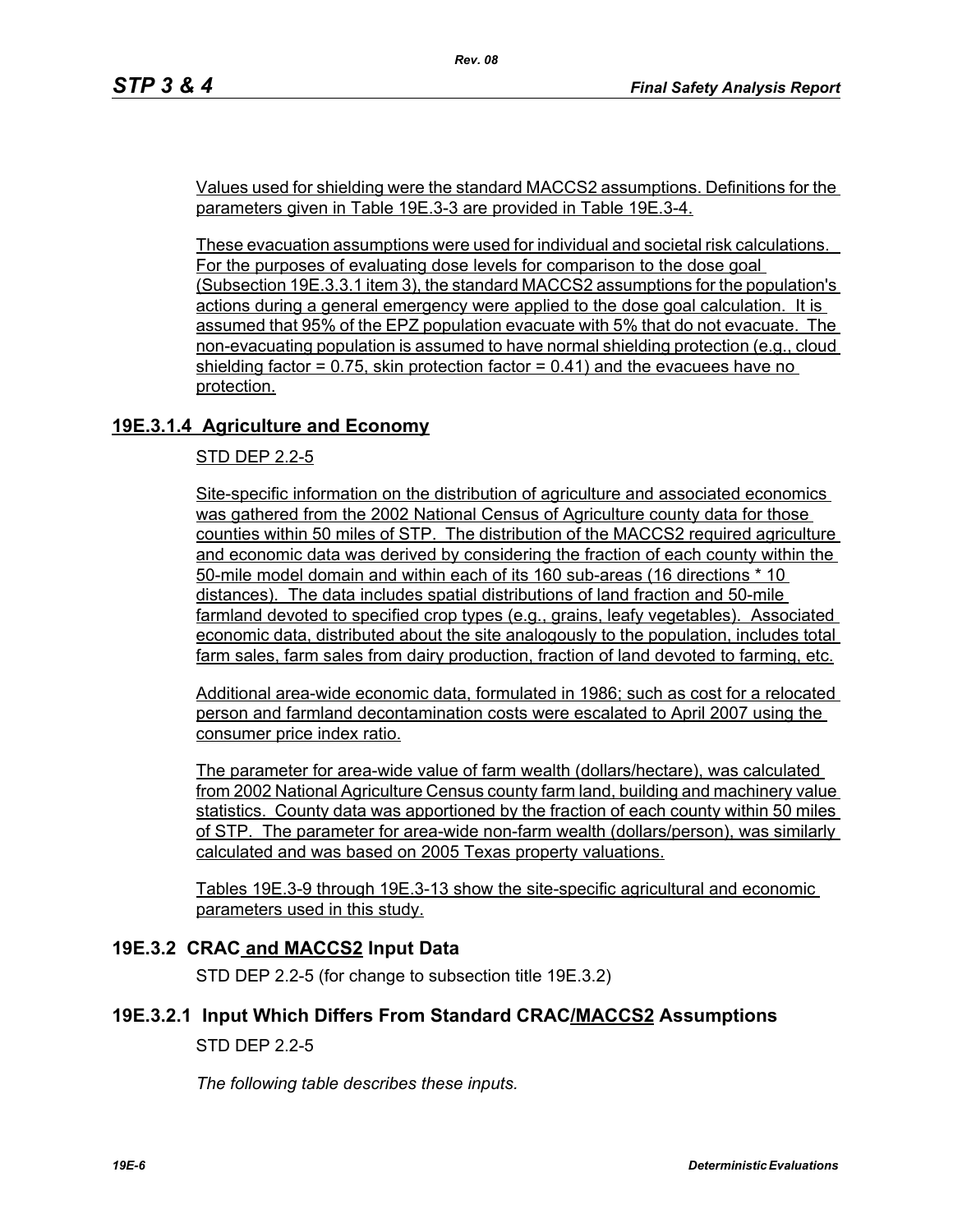| Table    | <i><b>Inputs</b></i>                              |
|----------|---------------------------------------------------|
| 19E.3-2  | <b>Population Density</b>                         |
| 19E.3-3  | <b>Evacuation Parameters</b>                      |
| 19E.3-5  | Site and Reactor Data for Meteorological Modeling |
| 19E.3-6  | <b>Event Release Parameters</b>                   |
| 19E.3-8  | <b>Meteorological Data Collected</b>              |
| 19E.3-9  | Land Fraction                                     |
| 19E.3-10 | Regional Index                                    |
| 19E.3-11 | <b>Crop Season and Share</b>                      |
| 19E.3-12 | Regional Economic Data                            |
| 19E.3-13 | Area Wide Wealth                                  |

*Rev. 08*

#### **19E.3.2.2 Input to CRAC/MACCS2 from Performance Analysis**

STD DEP 2.2-5

STD DEP Admin (description of TLL(j))

The plant performance analysis results which are input parameters to the CRAC and or MACCS2 *code are described here and are shown in Table 19E.3-6. These inputs describe the data used which are plant specific and are not related to radiological modeling which is discussed in Subsection 19E.3.1. The plant input parameters are described below with the subsection of the SSAR in which the parameters are developed indicated at the end of each section in parenthesis.*

*For each accident case, which represents the accident sequence listed below it, the following data are used (Table 19E.3-6):*

*Release Category Name, LNAME(j) - Abbreviated name given to release which results from the event. (Subsection 19E.2)*

*Release Probability, P(j) - the probability per year associated with release LNAME(j). (Subsection 10D.4)*

*TL(j) - time(hr) from reactor shutdown (defined as the end of neutron generation) to release to the atmosphere. The value is used to determine isotopic decay prior to release from the plant. For an ATWS event, containment failure is postulated to occur before core damage. Since neutron production may continue up to the time of core melt, TL may be zero for an ATWS event.* The values for this parameter were converted from hours (h) to seconds (s) for use in MACCS2 as parameter PDELAY. *(Subsection 19E.2)*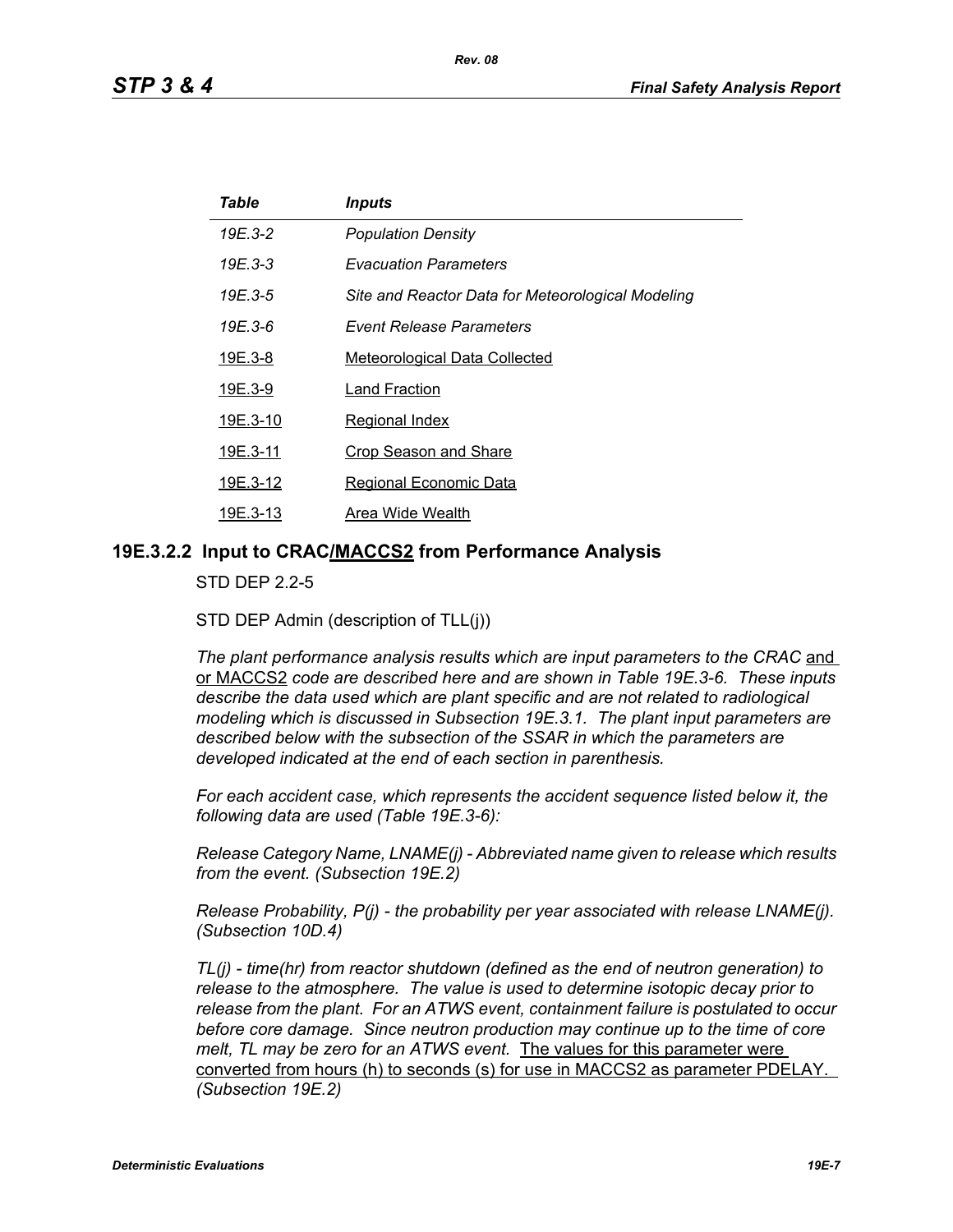*DR(j) - duration of initial release (h) of radionuclides from the plant. This value is used to determine the expansion of the cloud. The maximum value of this parameter is 10 hours (CRAC limitation for plume modeling).* For the MACCS2 STP 3 & 4 consequence evaluation, the maximum value of this parameter is 24 hours. The values for this parameter were converted from hours (h) to seconds (s) for use in MACCS2 as parameter PLUDUR. *(Subsection 19E.2)*

*TLL(j) - warning time (h) between official notification of public and release of radioactivity from the plant. The basis for the warning time is the onset of severe core damage. The emergency action levels specified in Reference 19E.3-6, Appendix I require that a site area emergency be delayed when "delayed* degraded *core with possible loss of coolable geometry" occurs.* This parameter is renamed for use in MACCS2 as parameter PDELAY-OALARM.

OALARM (j) - time (s) at which notification is given to off-site emergency response officials to initiate protective measures for the surrounding population. This MACCS2 specific parameter value is calculated by subtracting PDELAY-OALARM from PDELAY.

*FPR(j) - Sensible heat release rate in calories/s in the release cloud. This value is used to determine the initial buoyancy of the released cloud plume.* The values for this parameter were converted from calories/second (cal/s) to megawatts (MW) for use in MACCS2 as parameter DPLHEAT.

*RH(j) - Plume release height in meters from the ground. If this value is less than the building height, a ground release with building wake effect is assumed. Otherwise, the plume will be buoyed to a height equal to the release height plus a buoyancy height.*  This parameter is renamed for use in MACCS2 as parameter DPLHIT. *(Subsection 19D.5)*

*FLEAK(j,k) - fraction of core inventory at the beginning of the accident for each isotope group which is eventually released into the atmosphere.* This parameter is renamed for use in MACCS2 as parameter RELFRAC. *The standard isotopes groups are:*

- *(1) Noble gases (Kr, Xe)*
- *(2) Not used, originally used for organic iodide*
- *(3) Iodine, including organic iodide*
- *(4) Cesium, including Rb*
- *(5) Tellurium, including Sb*
- *(6) Barium, including Sr*
- *(7) Cobalt, including Mo, Tc, Ru, Rh*
- *(8) Lanthanum, including Y, Zr, Nb, Ce, Pr, Nd, Np, Pu, Am, Cm*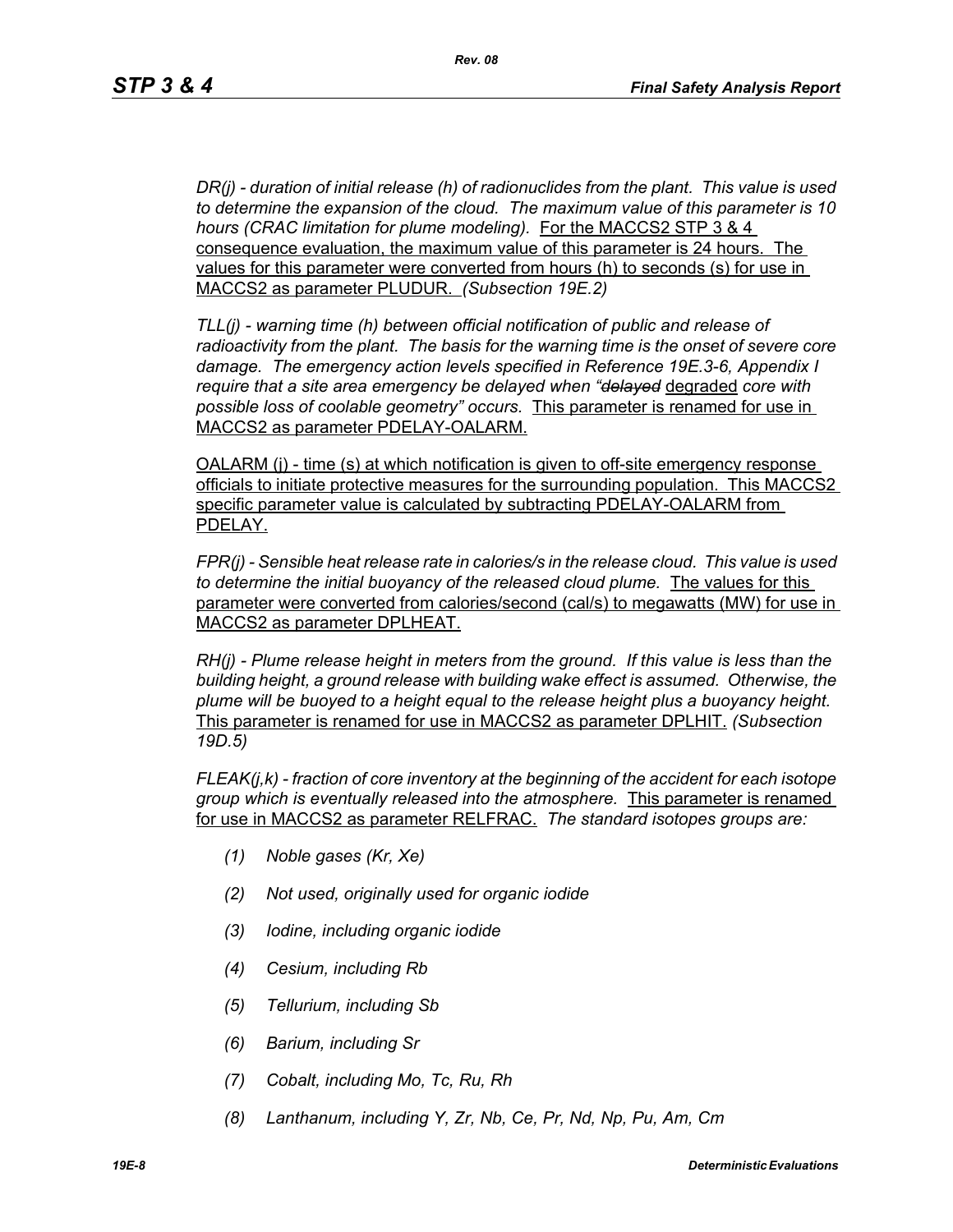### **19E.3.3.3 Results**

 $STD$  DFP  $2.2-5$ 

*The results from the internal events analysis and the seismic event analysis (the average of the individual results over all five meteorological regions evaluated) are shown in Table 19E.3-7. A plot of whole body dose at a distance of 805 m (one-half mile) against cumulative probability is shown in Figure 19E.3-1. Based upon these results, the ABWR meets the established consequence related goals.* These results bound the MACCS2 consequence analysis using site-specific data for STP 3 & 4.

#### **19E.3.4 References**

The following supplement is associated with STD DEP 2.2-5

19E.3-10 "Code Manual for MACCS2: Volume 1, User's Guide", NUREG/CR-6613, Sandia National Laboratories, Accident Analysis/Consequence Assessment Department, P.O. Box 5800, Albuquerque, NM 87185-0748.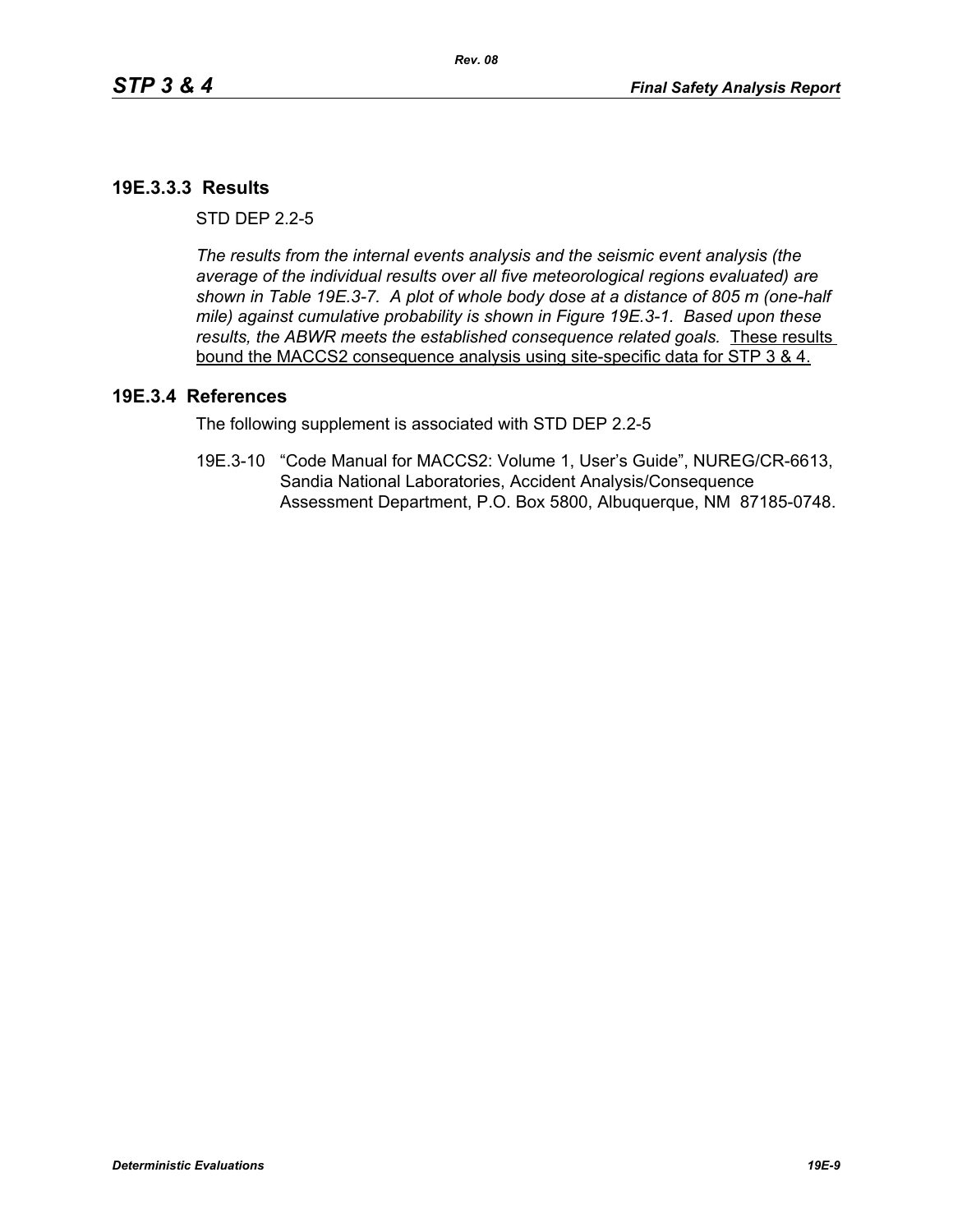|                     |                   |             |                         |                 |                         |                         |                                  |                         | CRAC Mean Population by Geography Sector (people per sq. mi.) |             |             |
|---------------------|-------------------|-------------|-------------------------|-----------------|-------------------------|-------------------------|----------------------------------|-------------------------|---------------------------------------------------------------|-------------|-------------|
|                     | <b>Radial</b>     |             |                         |                 |                         |                         |                                  |                         |                                                               |             |             |
|                     | Interval          |             | <b>NE</b>               |                 | <b>NW</b>               |                         | ${\bf S}$                        |                         | W                                                             |             | <b>SW</b>   |
|                     | (m <sub>i</sub> ) |             |                         |                 |                         |                         |                                  |                         |                                                               |             |             |
|                     | $0 - 5$           |             | 100                     |                 | 60                      |                         | $\overline{30}$                  |                         | 20                                                            |             | 10          |
|                     | $5 - 10$          |             | 130                     |                 | 60                      |                         | 80                               |                         | 30                                                            |             | 20          |
|                     | $10 - 20$         |             | 170                     |                 | 90                      |                         | 70                               |                         | 60                                                            |             | 30          |
|                     | 20-30             |             | 180                     |                 | 120                     |                         | 100                              |                         | 50                                                            |             | 40          |
|                     | 30-50             |             | 400t                    |                 | 100                     |                         | 80                               |                         | 40                                                            |             | 130         |
|                     |                   |             |                         |                 |                         |                         | <b>MACCS2 Population Density</b> |                         |                                                               |             |             |
|                     |                   |             |                         |                 |                         |                         | Radial Interval (mi.)            |                         |                                                               |             |             |
|                     |                   | 1           | $\mathbf 2$             | $\mathbf 3$     | $\overline{\mathbf{4}}$ | $\sqrt{5}$              | 10                               | 20                      | 30                                                            | 40          | 50          |
|                     | N                 | $\pmb{0}$   | $\overline{\mathbf{0}}$ | $\overline{22}$ | $\mathbf 0$             | $\overline{\mathbf{0}}$ | 46                               | 1792                    | 744                                                           | 20573       | 12145       |
|                     | <b>NNE</b>        | 0           | $\mathbf 0$             | $\mathbf 0$     | $\mathbf 0$             | 722                     | 244                              | 31089                   | 1829                                                          | 6155        | 36110       |
|                     | <b>NE</b>         | 0           | 0                       | $\pmb{0}$       | 0                       | 45                      | 144                              | 1350                    | 14181                                                         | 27129       | 59839       |
|                     | <b>ENE</b>        | $\mathbf 0$ | 0                       | $\mathbf 0$     | $\mathbf 0$             | $\mathbf 0$             | 609                              | 393                     | 4651                                                          | 39425       | 149296      |
| Geographical Region | E                 | 23          | 0                       | $\mathbf 0$     | $\mathbf 0$             | 4                       | 315                              | 120                     | 1852                                                          | 200         | 109         |
|                     | <b>ESE</b>        | $\mathbf 0$ | 0                       | $\mathbf 0$     | 103                     | 168                     | 102                              | $\overline{\mathbf{3}}$ | $\pmb{0}$                                                     | $\pmb{0}$   | $\pmb{0}$   |
|                     | <b>SE</b>         | $\mathbf 0$ | $\pmb{0}$               | $\pmb{0}$       | 4                       | 145                     | 1757                             | 19                      | 0                                                             | $\pmb{0}$   | $\pmb{0}$   |
|                     | <b>SSE</b>        | 0           | 0                       | $\mathbf 0$     | 0                       | $\mathbf 0$             | 157                              | 170                     | 0                                                             | 0           | $\pmb{0}$   |
|                     | $\mathbf{s}$      | 0           | 0                       | $\mathbf 0$     | 0                       | 0                       | $\pmb{0}$                        | $\mathbf 0$             | $\mathbf 0$                                                   | 0           | $\pmb{0}$   |
|                     | <b>SSW</b>        | 0           | 0                       | $\mathbf 0$     | 0                       | 0                       | $\mathbf 0$                      | 1                       | $\mathbf 0$                                                   | $\mathbf 0$ | $\mathbf 0$ |
|                     | <b>SW</b>         | 0           | $\mathbf 0$             | $\mathbf{1}$    | 0                       | $\mathbf 0$             | 110                              | 500                     | $\mathbf 0$                                                   | 1622        | 917         |
|                     | <b>WSW</b>        | 0           | 0                       | $\mathbf 0$     | 6                       | 9                       | 168                              | 8105                    | 1535                                                          | 21538       | 4813        |
|                     | W                 | 0           | 0                       | $\mathbf 0$     | $\overline{7}$          | 0                       | 165                              | 369                     | 1136                                                          | 1830        | 5993        |
|                     | <b>WNW</b>        | $\mathbf 0$ | 0                       | $\mathbf 0$     | $\mathbf 0$             | 6                       | 3313                             | 1681                    | 674                                                           | 13247       | 1747        |
|                     | <b>NW</b>         | 0           | 0                       | $\mathbf 0$     | 28                      | 44                      | 318                              | 685                     | 1085                                                          | 2005        | 283         |
|                     | <b>NNW</b>        | 0           | $\pmb{0}$               | $\pmb{0}$       | $\pmb{0}$               | 0                       | 49                               | 694                     | 6167                                                          | 16461       | 2907        |

# **Table 19E.3-2 Population Density**

*Rev. 08*

Note:

CRAC data taken from Reference 19E.3-4, Table 3-2

The MACCS2 population density data for each geographical region shown above is based on year 2000 national census values and have been projected to the year 2060.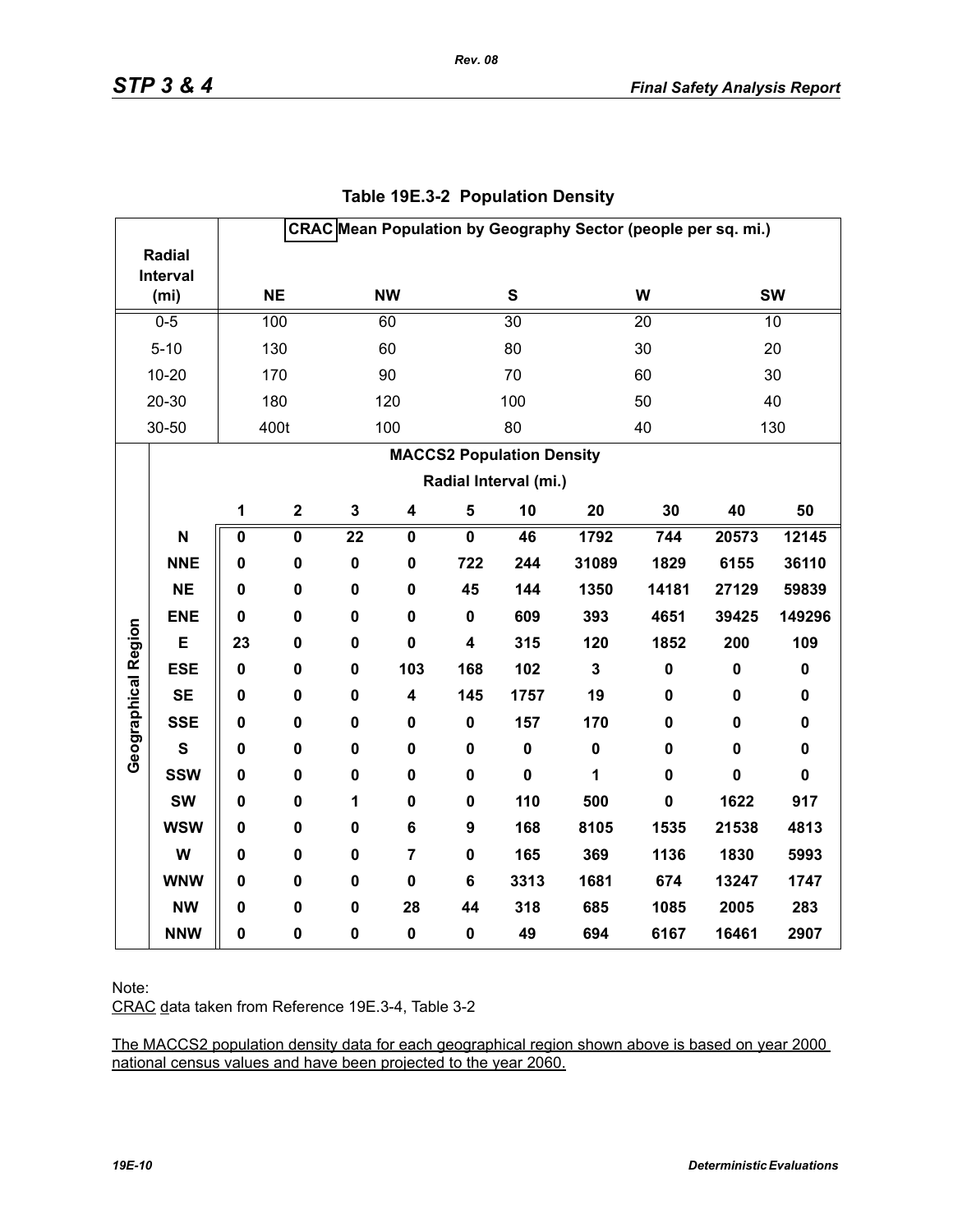|                                                                                                                          | <b>Strategy</b> |      |  |
|--------------------------------------------------------------------------------------------------------------------------|-----------------|------|--|
| <b>CRAC</b> Parameter                                                                                                    | 1               | 2    |  |
| <b>Fraction of Population Evacuating</b>                                                                                 | 0.95            | 0.05 |  |
| Time Delay Before Evacuation - h                                                                                         | 1.5             | 0    |  |
| Evacuation Speed - m/s (mph)                                                                                             | 4.47(10)        | 0    |  |
| Maximum Distance of Evacuation – m (mi)                                                                                  | 4827 (3)        | 0    |  |
| Distance Moved by Evacuees – m (mi)                                                                                      | 1260(7)         | 0    |  |
| Sheltering Radius - m (mi)                                                                                               | 24140 (15)      | 0    |  |
|                                                                                                                          |                 |      |  |
| <b>MACCS2 Parameter</b>                                                                                                  | <b>Value</b>    |      |  |
| <b>Fraction of Population Evacuating</b>                                                                                 | 0.95            |      |  |
| The Furthest Ring in Which Evacuees Will Incur Exposures - Ring<br>Number (mi)                                           | 6(10)           |      |  |
| <b>Travel Point</b>                                                                                                      | <b>Boundary</b> |      |  |
| Evacuation Speed - m/s (mph)                                                                                             | 2.73(6.1)       |      |  |
| <b>Evacuation Type</b>                                                                                                   | <b>Radial</b>   |      |  |
| Duration of the Early Phase of Evacuation - s                                                                            | 86400           |      |  |
| Duration of the Middle Phase of Evacuation - s                                                                           | $\mathbf{0}$    |      |  |
| Reference time point for actions in the evacuation and sheltering zone.                                                  | <b>Alarm</b>    |      |  |
| The Number of Radial Spatial Elements (i.e., contiguous rings)<br><b>Comprising the Sheltering and Evacuation Region</b> | 6               |      |  |
| Delay To Take Shelter - s (h)                                                                                            | 7200 (2.0)      |      |  |
| Delay That Elapses from the Beginning of the Shelter Period to When<br>Individuals Begin their Evacuation - s            | 0               |      |  |

# **Table 19E.3-3 Evacuation Parameters**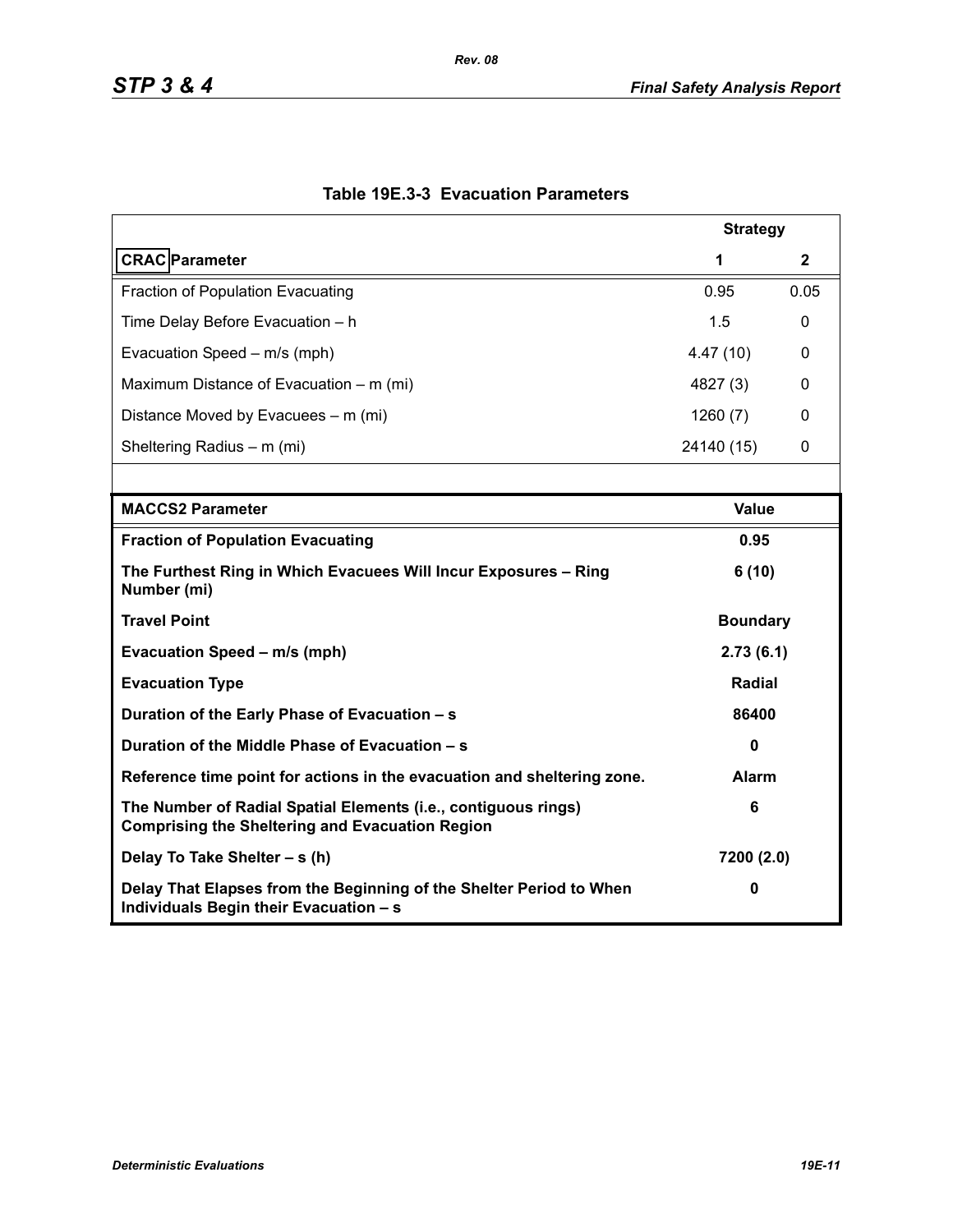| <b>Parameter</b>                                                                 | <b>Definition</b>                                                                                                                                                                                                                                                                                                                                                                                   |
|----------------------------------------------------------------------------------|-----------------------------------------------------------------------------------------------------------------------------------------------------------------------------------------------------------------------------------------------------------------------------------------------------------------------------------------------------------------------------------------------------|
| Fraction of Population Evacuating                                                | Fraction of population following the evacuation<br>strategy.                                                                                                                                                                                                                                                                                                                                        |
| Time Delay Before Evacuating                                                     | Time between notice to evacuate and start of<br>evacuation.                                                                                                                                                                                                                                                                                                                                         |
| <b>Evacuation Speed</b>                                                          | Once evacuation begins, it is assumed that the public<br>moves directly outward and away from the plant site at<br>this speed.                                                                                                                                                                                                                                                                      |
| Maximum Distance of Evacuation                                                   | Once evacuation begins, individuals within this<br>distance are assumed to evacuate as above with their<br>exposure determined by detailed tracking of their<br>position relative to the radioactive cloud plume. People<br>living beyond this distance are assumed to not be<br>evacuated initially. They are assumed to be exposed<br>to ground contamination for 24 hours and then<br>evacuated. |
| Distance moved by Evacuees before Sheltering                                     | Distance at which evacuees are assumed to take<br>shelter. This parameter is nominally designed to<br>represent the use of prearranged evacuation shelters.                                                                                                                                                                                                                                         |
| <b>Sheltering Radius</b>                                                         | People living within this distance are assumed to take<br>shelter if they do not evacuate. Sheltering is assumed<br>for 24 hours at which time these people are assumed<br>to be relocated out of the contaminated area, without<br>further exposure.                                                                                                                                               |
| <b>MACCS2 Specific Parameter</b>                                                 | <b>Definition</b>                                                                                                                                                                                                                                                                                                                                                                                   |
| <b>Delay To Take Shelter</b>                                                     | For each distance ring in the shelter/evacuate<br>region, this variable defines the delay to take<br>shelter (seconds) for resident individuals.                                                                                                                                                                                                                                                    |
| The Furthest Ring in Which Evacuees Will<br><b>Incur Exposures - Ring Number</b> | Defines the furthest ring in which evacuees will<br>incur exposures. When evacuees exit this ring and<br>proceed to the next outermost ring, no further<br>exposures are incurred.                                                                                                                                                                                                                  |
| <b>Travel Point</b>                                                              | Assures evacuees clear 10 mile EPZ                                                                                                                                                                                                                                                                                                                                                                  |
| <b>Evacuation Type</b>                                                           | Defines whether a radial or network evacuation is<br>to be modeled. If the radial option is chosen, the<br>code automatically generates a network path<br>where all individuals travel radially outward. For a<br>network evacuation, addition data must be entered<br>by the user.                                                                                                                 |

| Table 19E.3-4 Evacuation Parameter Definition |  |  |  |
|-----------------------------------------------|--|--|--|
|-----------------------------------------------|--|--|--|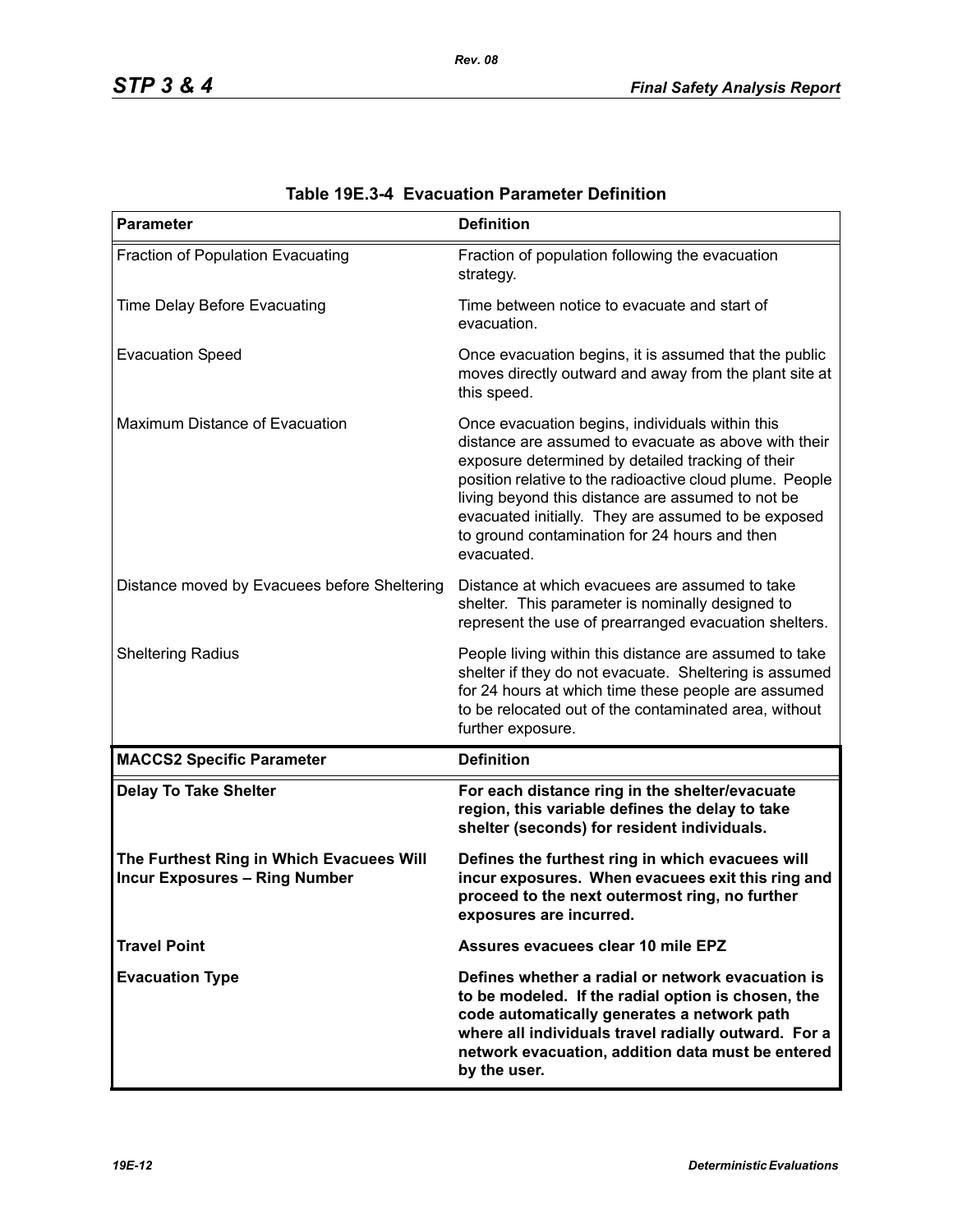| <b>MACCS2 Specific Parameter</b>                                                                                     | <b>Definition</b>                                                                                                                                                                                                                                                                                                                             |
|----------------------------------------------------------------------------------------------------------------------|-----------------------------------------------------------------------------------------------------------------------------------------------------------------------------------------------------------------------------------------------------------------------------------------------------------------------------------------------|
| Duration of the Early Phase of Evacuation                                                                            | The duration (seconds) of the early phase of<br>evacuation that begins when the sheltering period<br>has elapsed. During this period, evacuees travel at<br>the rate specified by the evacuation speed<br>(ESPEED)                                                                                                                            |
| Duration of the Middle Phase of Evacuation                                                                           | Defines the duration (seconds) of the middle phase<br>of evacuation. This period begins when the early-<br>phase evacuation period has elapsed. During this<br>period, evacuees travel at the rate specified by<br>ESPEED(2). When this period has elapsed,<br>evacuees travel at the rate specified by ESPEED(3)                             |
| Reference time point for actions in the<br>evacuation and sheltering zone.                                           | If ALARM is chosen, the reference time point for<br>these actions is the off-site alarm time (OALARM)<br>as defined in the ATMOS source term definition. If<br>ARRIVAL is chosen, the reference time for<br>evacuation and sheltering actions is the arrival of<br>the first plume at the spatial element.                                    |
| The Number of Radial Spatial Elements (i.e.,<br>contiguous rings) Comprising the Sheltering<br>and Evacuation Region | The region where individuals are subject to<br>sheltering and/or evacuation                                                                                                                                                                                                                                                                   |
| Delay That Elapses from the Beginning of the<br><b>Shelter Period to When Individuals Begin</b><br>their Evacuation  | For each distance ring in the shelter/evacuate<br>region, this variable defines the duration of the<br>sheltering period (seconds) that is to occur before<br>evacuation begins for residents. When DLTEVA is<br>specified as 0, evacuation will occur with no<br>additional delay (that is, there is no shelter period<br>at that distance). |

# **Table 19E.3-4 Evacuation Parameter Definition (Continued)**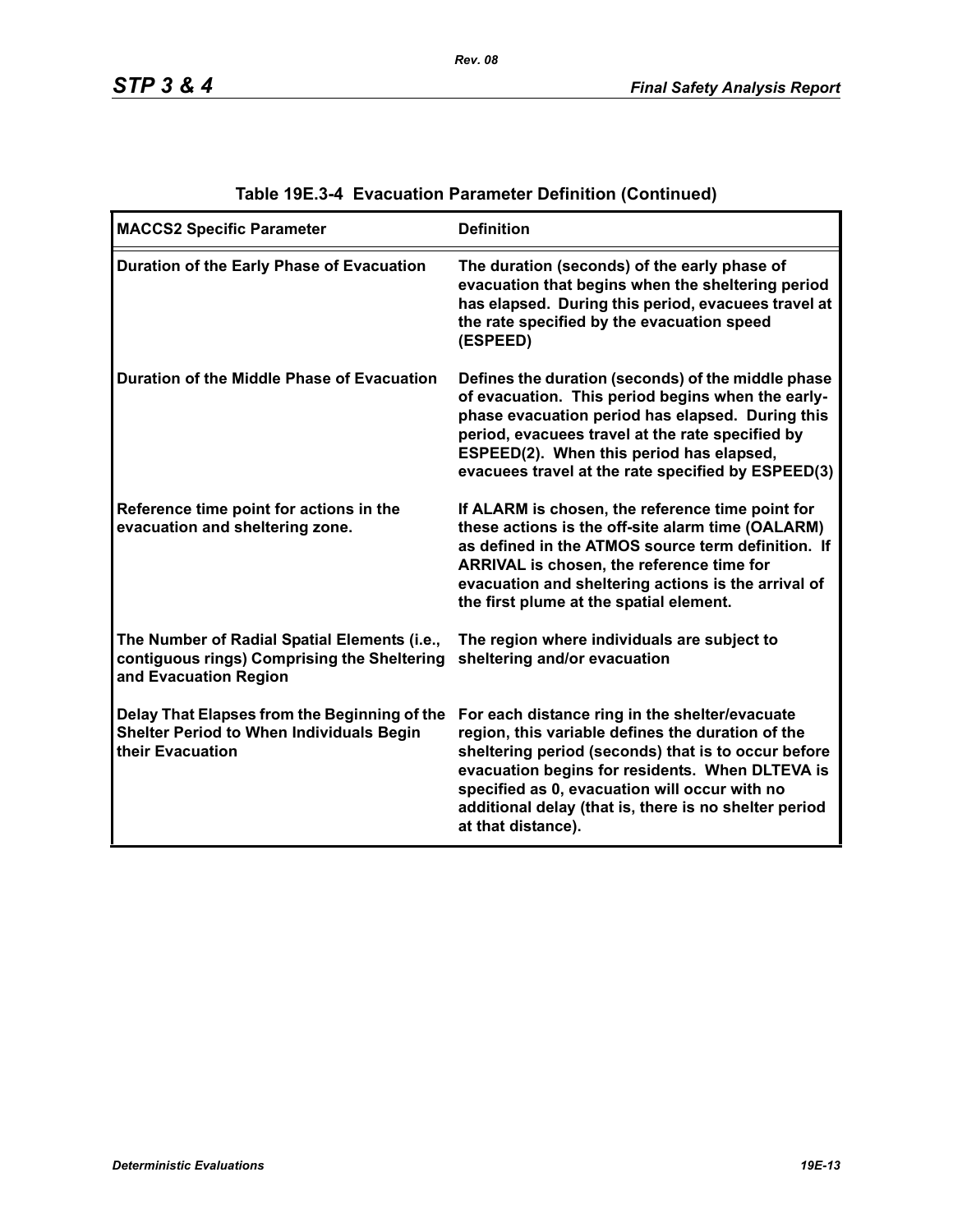|                          |          | TL         | <b>DR</b>                 | TLL)  | <b>FPR</b>      | <b>RH</b>     |              | <b>Release Fractionst</b> |                |
|--------------------------|----------|------------|---------------------------|-------|-----------------|---------------|--------------|---------------------------|----------------|
| <b>Accident</b>          | $P(i)^*$ | (hr)       | (hr)                      | (hr)  | (cal/s)         | (m)           | <b>NG</b>    | lodine                    | Cesium         |
| <b>NCL</b>               |          | 2.7        | 10                        | 1.7   | 3.3E+5          | 37            | 0.044        | 2.3E-05                   | 2.3E-05        |
| Case1                    |          | 20         | $\mathbf{1}$              | 19.2  | $3.3E + 5$      | 37            | $\mathbf{1}$ | 1.5E-07                   | 1.3E-05        |
| <b>LCHPFSRN</b>          |          |            |                           |       |                 |               |              |                           |                |
| <b>LCHPPSRN</b>          |          |            |                           |       |                 |               |              |                           |                |
| <b>LBLCFSRN</b>          |          |            |                           |       |                 |               |              |                           |                |
| <b>SBRCPFRN</b>          |          |            |                           |       |                 |               |              |                           |                |
| <b>LCLPPFRN</b>          |          |            |                           |       |                 |               |              |                           |                |
| <b>LCPFSRN</b>           |          |            |                           |       |                 |               |              |                           |                |
| CASE <sub>2</sub>        |          | 19         | $\mathbf{1}$              | 18.2  | $3.3E + 5$      | 37            | 1            | 5.0E-06                   | 5.0E-06        |
| <b>LCLPPFCR</b>          |          |            |                           |       |                 |               |              |                           |                |
| <b>LCLPFSCR</b>          |          |            |                           |       |                 |               |              |                           |                |
| CASE <sub>3</sub>        |          | 50         | 10                        | 49.2  | $3.3E + 5$      | 37            | $\mathbf{1}$ | 2.8E-04                   | 2.2E-03        |
| LCHPFSD90                |          |            |                           |       |                 |               |              |                           |                |
| CASE 4                   |          | 20         | $\mathbf{1}$              | 19.2  | $3.3E + 5$      | 37            | $\mathbf{1}$ | 1.6E-03                   | 1.6E-03        |
| DF100FSR                 |          |            |                           |       |                 |               |              |                           |                |
| DF100PFR                 |          |            |                           |       |                 |               |              |                           |                |
| CASE 5                   |          | 19         | 1                         | 18.2  | $3.3E + 5$      | 37            | $\mathbf{1}$ | 6.0E-03                   | 5.3E-04        |
| <b>LBLCPFRN</b>          |          |            |                           |       |                 |               |              |                           |                |
| CASE 6                   |          | 19         | 10                        | 18.2  | $3.3E + 5$      | 37            | 1            | 3.1E-02                   | 7.7E-02        |
| LCHPPSD90                |          |            |                           |       |                 |               |              |                           |                |
| LBLCPFD90                |          |            |                           |       |                 |               |              |                           |                |
| LBLCFSD90                |          |            |                           |       |                 |               |              |                           |                |
| CASE 7                   |          | 20         | 10                        | 19.2  | $3.3E + 5$      | 37            | $\mathbf{1}$ | 8.9E-02                   | 9.9E-02        |
| LCLPFSD90                |          |            |                           |       |                 |               |              |                           |                |
| <b>LCHPPFPM</b>          |          |            |                           |       |                 |               |              |                           |                |
| LCLPPFD90                |          |            |                           |       |                 |               |              |                           |                |
| CASE 8                   |          | 2          | 10                        | 1.2   | $1.0E + 6$      | 37            | $\mathbf{1}$ | 1.9E-01                   | 2.5E-01        |
| <b>LCHPPFEH</b>          |          |            |                           |       |                 |               |              |                           |                |
| <b>LCHPPFBR</b>          |          |            |                           |       |                 |               |              |                           |                |
| <b>LCHPPFBD</b>          |          |            |                           |       |                 |               |              |                           |                |
| CASE 9                   |          | 23.6       | 10                        | 12.2  | $3.3E + 5$      | 37            | $\mathbf{1}$ | 3.7E-01                   | 3.6E-01        |
| SBRCPFD90                |          |            |                           |       |                 |               |              |                           |                |
|                          |          |            |                           |       |                 |               |              |                           |                |
| <b>MACCS2 Parameters</b> |          | $\ddagger$ | PDELAY PLUDUR OALARM<br>ŧ | ŧ     | <b>DPLHEAT‡</b> | <b>DPLHIT</b> |              | RELFRAC RELFRAC           | <b>RELFRAC</b> |
|                          |          | (sec)      | (sec)                     | (sec) | (MW)            | (m)           | <b>Noble</b> | lodine                    | Cesium         |
| <b>NCL</b>               |          | 9720       | 36000                     | 3600  | 1.38            | 37            | 0.044        | 2.30E-05                  | 2.30E-05       |
| CASE 1                   |          | 72000      | 3600                      | 2880  | 1.38            | 37            | 1            | 1.50E-07                  | 1.30E-05       |
| <b>CASE 2</b>            |          | 68400      | 3600                      | 2880  | 1.38            | 37            | 1            | 5.00E-06                  | 5.00E-06       |

*Rev. 08*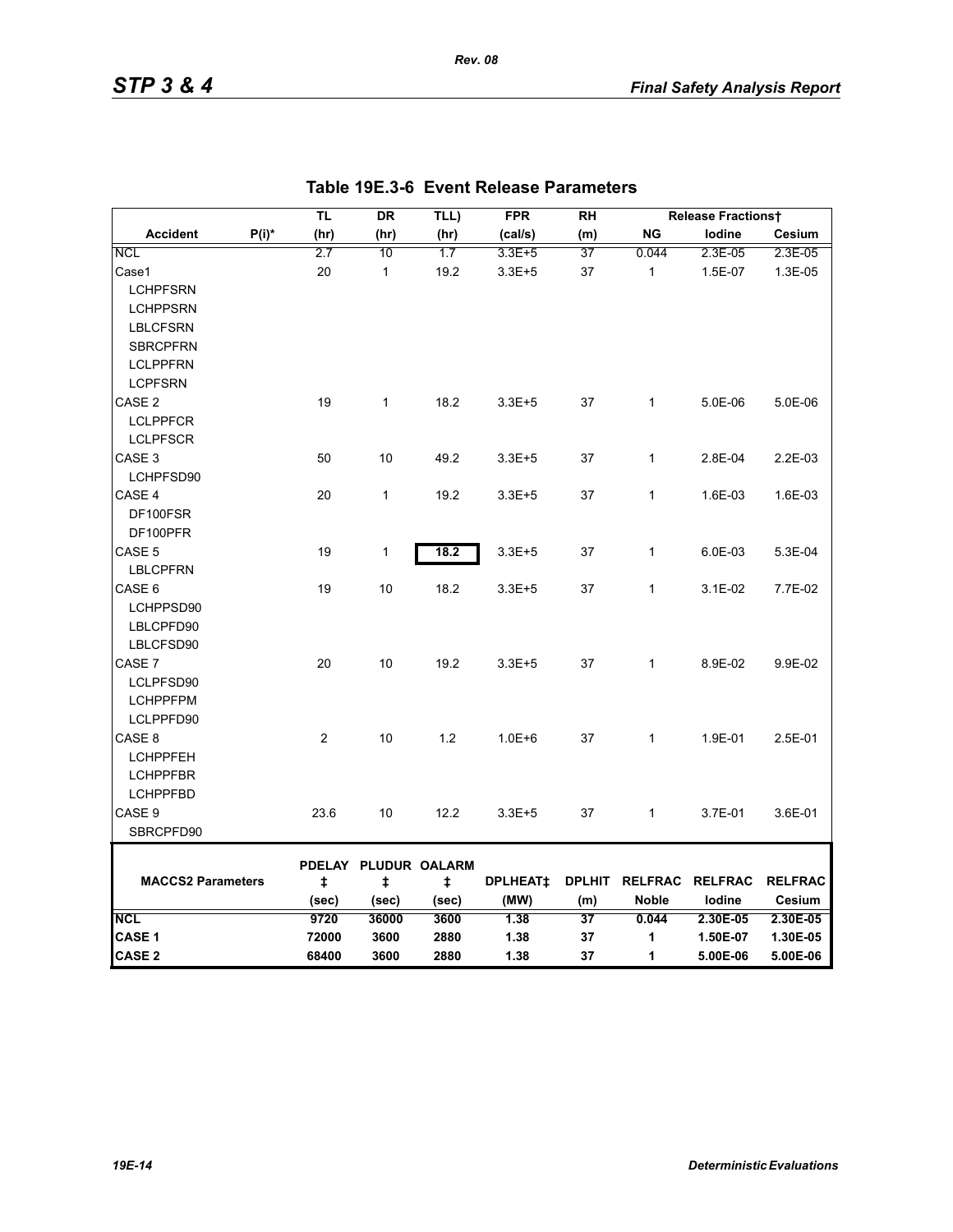| <b>MACCS2 Parameters</b> | <b>PDELAY1</b> | <b>PLUDUR1</b> | <b>OALARM‡</b> | <b>DPLHEAT1</b> | <b>DPLHIT</b> | <b>RELFRAC</b> | <b>RELFRAC</b> | <b>RELFRAC</b> |
|--------------------------|----------------|----------------|----------------|-----------------|---------------|----------------|----------------|----------------|
|                          | (sec)          | (sec)          | (sec)          | ((MW)           | (m)           | <b>Noble</b>   | lodine         | Cesium         |
| <b>CASE 3</b>            | 180000         | 36000          | 2880           | 1.38            | 37            |                | 2.80E-04       | 2.20E-03       |
| <b>CASE 4</b>            | 72000          | 3600           | 2880           | 1.38            | 37            |                | 1.60E-03       | 1.60E-03       |
| <b>CASE 5</b>            | 68400          | 3600           | 2880           | 1.38            | 37            |                | 6.00E-03       | 5.30E-04       |
| <b>CASE 6</b>            | 68400          | 36000          | 2880           | 1.38            | 37            |                | 3.10E-02       | 7.70E-02       |
| <b>CASE 7</b>            | 72000          | 36000          | 2880           | 1.38            | 37            | 1              | 8.90E-02       | 9.90E-02       |
| <b>CASE 8</b>            | 7200           | 36000          | 2880           | 4.19            | 37            |                | 1.90E-01       | 2.50E-01       |
| <b>CASE 9</b>            | 84960          | 36000          | 41040          | 1.38            | 37            |                | 3.70E-01       | 3.60E-01       |

|  | Table 19E.3-6 Event Release Parameters (Continued) |  |  |
|--|----------------------------------------------------|--|--|
|--|----------------------------------------------------|--|--|

\* *Probabilities not part of DCD (Refer to SSAR)*

*† Group 5-8 negligible release*

‡ Event Release Parameters Converted To MACCS2 Format

#### **Note:**

*See Subsection 19E.3.2.2 for definitions of parameters in this table.*

Table Updated based on ABWR SSAR Table 19E.3-6 (Amendment 31), Case 5, TLL (PDELAY-OALARM) Value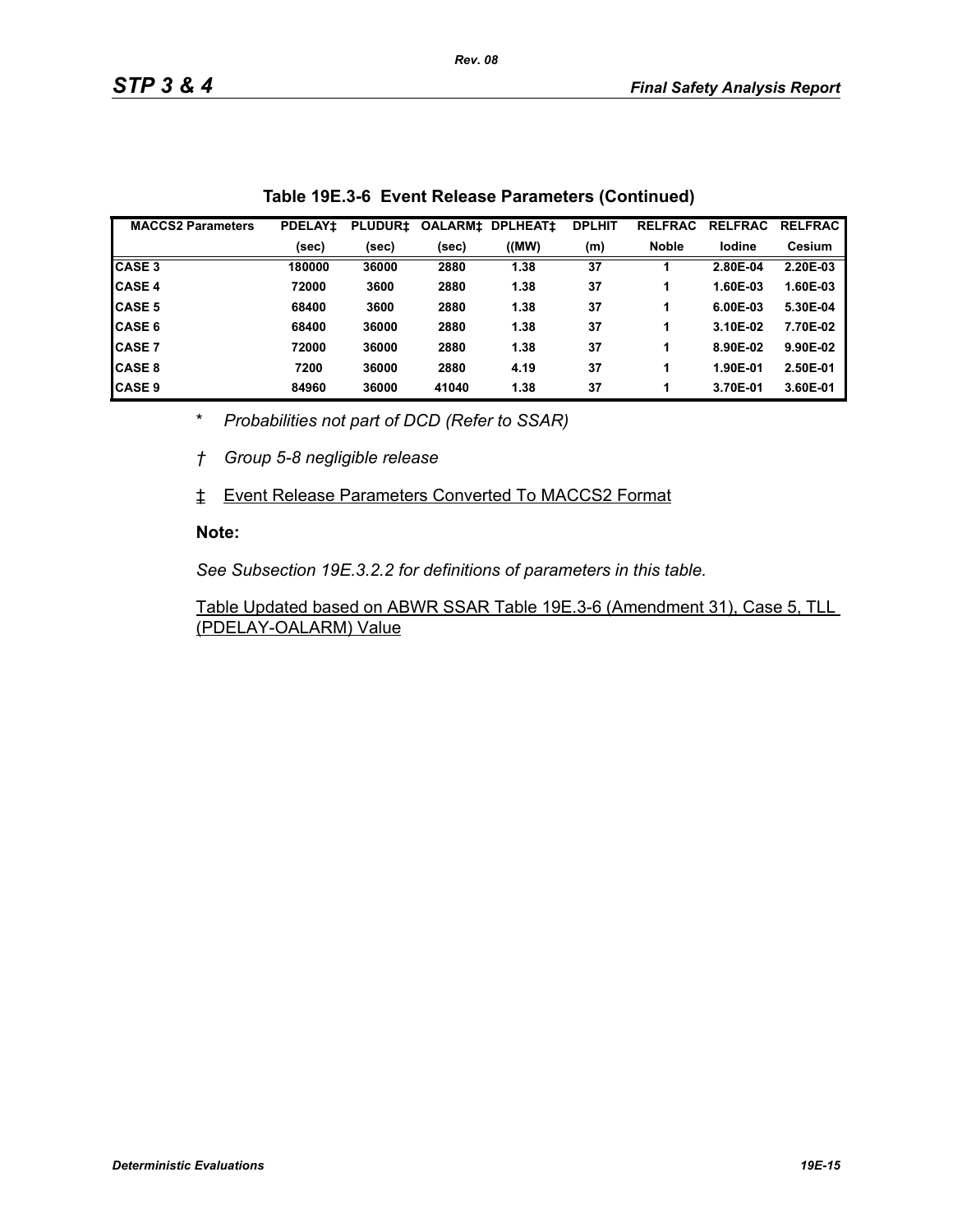| Table 19E.3-8 Meteorological Data Collected |                                                                      |                                                                                |  |  |  |
|---------------------------------------------|----------------------------------------------------------------------|--------------------------------------------------------------------------------|--|--|--|
| <b>Years Data Gathered</b>                  | <b>Data Collected</b>                                                | <b>Source</b>                                                                  |  |  |  |
| 1997, 1999, 2000                            | <b>Wind Speed</b><br><b>Wind Direction</b><br><b>Stability Class</b> | STP 3 & 4 Site Analysis Team Supplied<br>Data                                  |  |  |  |
| 1997, 1998, 1999, 2000, 2001                | Precipitation<br><b>Air Temperature</b><br><b>Dew Point</b>          | <b>National Weather Service - Palacios</b><br><b>Municipal Airport Station</b> |  |  |  |

**Table 19E.3-8 Meteorological Data Collected**

# **Table 19E.3-9 Land Fraction**

|              |              | Radial Interval (mi) |              |      |      |      |      |      |      |      |      |
|--------------|--------------|----------------------|--------------|------|------|------|------|------|------|------|------|
|              |              | 1                    | $\mathbf{2}$ | 3    | 4    | 5    | 10   | 20   | 30   | 40   | 50   |
|              | N            | 1.00                 | 1.00         | 1.00 | 1.00 | 1.00 | 1.00 | 1.00 | 1.00 | 1.00 | 1.00 |
|              | <b>NNE</b>   | 1.00                 | 1.00         | 1.00 | 1.00 | 1.00 | 1.00 | 1.00 | 1.00 | 1.00 | 1.00 |
|              | <b>NE</b>    | 1.00                 | 1.00         | 1.00 | 1.00 | 1.00 | 1.00 | 1.00 | 1.00 | 1.00 | 1.00 |
|              | <b>ENE</b>   | 1.00                 | 1.00         | 1.00 | 1.00 | 1.00 | 1.00 | 1.00 | 1.00 | 1.00 | 0.93 |
|              | Е            | 1.00                 | 1.00         | 1.00 | 1.00 | 1.00 | 1.00 | 0.98 | 0.65 | 0.22 | 0.03 |
| Region       | <b>ESE</b>   | 1.00                 | 1.00         | 1.00 | 1.00 | 1.00 | 1.00 | 0.32 | 0.01 | 0.00 | 0.00 |
|              | <b>SE</b>    | 1.00                 | 1.00         | 0.80 | 1.00 | 1.00 | 0.98 | 0.14 | 0.00 | 0.00 | 0.00 |
| Geographical | <b>SSE</b>   | 1.00                 | 1.00         | 0.60 | 1.00 | 1.00 | 0.95 | 0.20 | 0.00 | 0.00 | 0.00 |
|              | $\mathbf{s}$ | 1.00                 | 1.00         | 0.60 | 1.00 | 1.00 | 0.95 | 0.12 | 0.00 | 0.00 | 0.00 |
|              | <b>SSW</b>   | 1.00                 | 1.00         | 0.60 | 1.00 | 1.00 | 1.00 | 0.31 | 0.03 | 0.01 | 0.00 |
|              | <b>SW</b>    | 1.00                 | 1.00         | 1.00 | 1.00 | 1.00 | 0.98 | 0.27 | 0.00 | 0.53 | 0.56 |
|              | <b>WSW</b>   | 1.00                 | 1.00         | 1.00 | 1.00 | 1.00 | 0.84 | 0.93 | 0.75 | 0.56 | 1.00 |
|              | W            | 1.00                 | 1.00         | 1.00 | 1.00 | 1.00 | 1.00 | 1.00 | 1.00 | 0.98 | 1.00 |
|              | <b>WNW</b>   | 1.00                 | 1.00         | 1.00 | 1.00 | 1.00 | 1.00 | 1.00 | 1.00 | 1.00 | 1.00 |
|              | <b>NW</b>    | 1.00                 | 1.00         | 1.00 | 1.00 | 1.00 | 1.00 | 1.00 | 1.00 | 1.00 | 1.00 |
|              | <b>NNW</b>   | 1.00                 | 1.00         | 1.00 | 1.00 | 1.00 | 1.00 | 1.00 | 1.00 | 1.00 | 1.00 |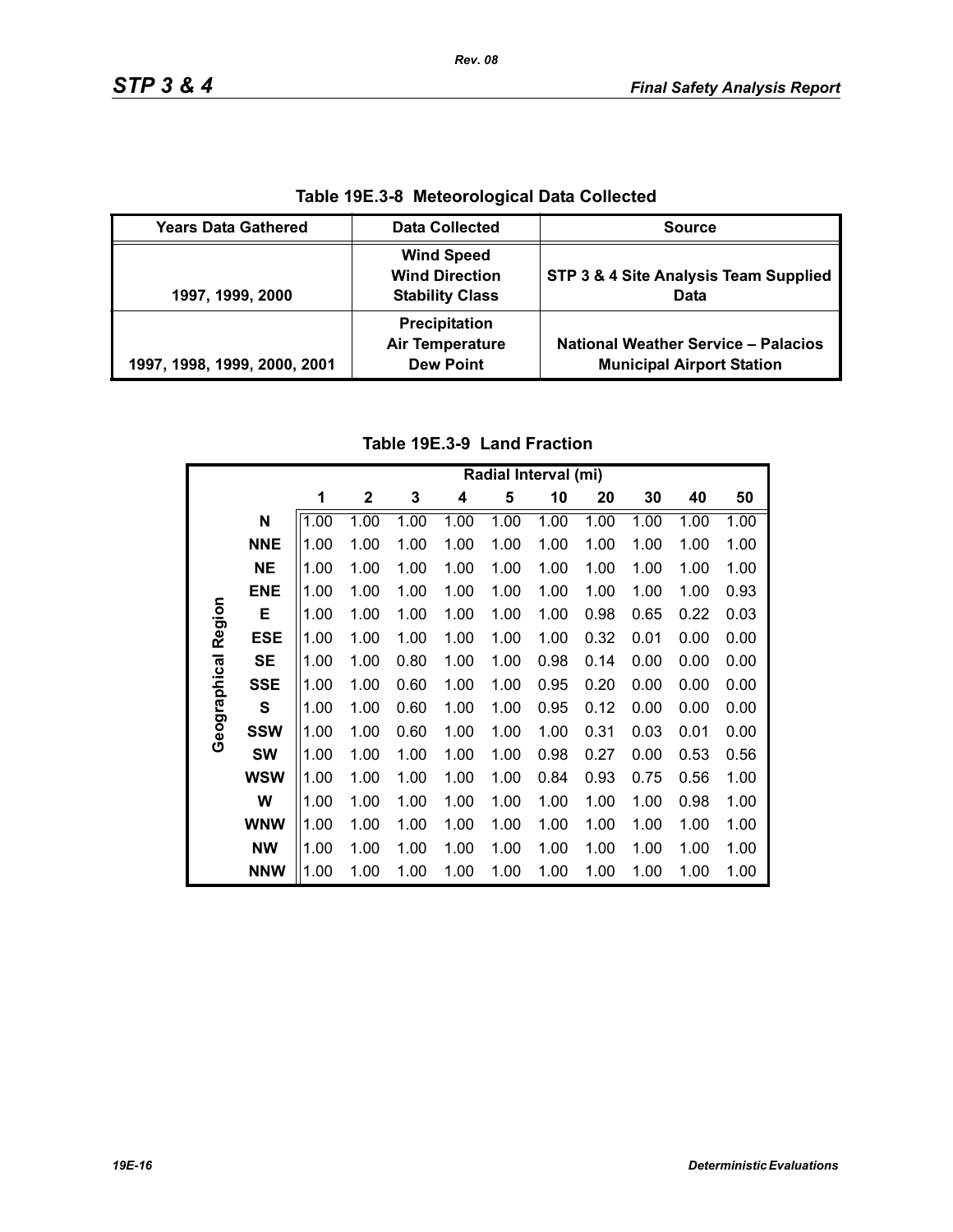|                     |            | Radial Interval (mi)    |                         |                         |                         |                         |    |                         |    |    |    |
|---------------------|------------|-------------------------|-------------------------|-------------------------|-------------------------|-------------------------|----|-------------------------|----|----|----|
|                     |            | 1                       | $\mathbf{2}$            | 3                       | 4                       | 5                       | 10 | 20                      | 30 | 40 | 50 |
|                     | N          | $\overline{\mathbf{2}}$ | $\overline{\mathbf{3}}$ | $\overline{\mathbf{3}}$ | $\overline{\mathbf{3}}$ | $\overline{\mathbf{3}}$ | 3  | $\overline{\mathbf{4}}$ | 5  | 6  | 7  |
|                     | <b>NNE</b> | $\overline{2}$          | 3                       | 3                       | 3                       | 3                       | 3  | 3                       | 8  | 9  | 10 |
|                     | <b>NE</b>  | $\overline{2}$          | 3                       | 3                       | 3                       | 3                       | 3  | 3                       | 11 | 12 | 13 |
|                     | <b>ENE</b> | $\overline{2}$          | 3                       | 3                       | 3                       | 3                       | 3  | 3                       | 14 | 12 | 12 |
|                     | E          | $\overline{2}$          | 3                       | 3                       | 3                       | 3                       | 3  | 3                       | 15 | 16 | 12 |
| Geographical Region | <b>ESE</b> | $\overline{\mathbf{2}}$ | 3                       | 3                       | 3                       | 3                       | 3  | 17                      | 3  | 1  | 1  |
|                     | <b>SE</b>  | $\overline{\mathbf{2}}$ | 3                       | 3                       | 3                       | 3                       | 3  | 18                      | 1  | 1  | 1  |
|                     | <b>SSE</b> | $\overline{2}$          | 3                       | 3                       | 3                       | 3                       | 3  | 3                       | 1  | 1  | 1  |
|                     | ${\bf S}$  | $\overline{2}$          | 3                       | 3                       | 3                       | 3                       | 3  | 3                       | 1  | 1  | 1  |
|                     | <b>SSW</b> | $\overline{2}$          | 3                       | 3                       | 3                       | 3                       | 3  | 19                      | 3  | 20 | 1  |
|                     | <b>SW</b>  | $\overline{2}$          | 3                       | 3                       | 3                       | 3                       | 3  | 21                      | 1  | 20 | 20 |
|                     | <b>WSW</b> | $\overline{2}$          | 3                       | 3                       | 3                       | 3                       | 3  | 22                      | 23 | 24 | 25 |
|                     | W          | $\overline{\mathbf{2}}$ | 3                       | 3                       | 3                       | 3                       | 3  | 26                      | 27 | 28 | 29 |
|                     | <b>WNW</b> | $\mathbf{2}$            | 3                       | 3                       | 3                       | 3                       | 3  | 30                      | 27 | 27 | 31 |
|                     | <b>NW</b>  | $\overline{\mathbf{2}}$ | 3                       | 3                       | 3                       | 3                       | 3  | 32                      | 33 | 34 | 35 |
|                     | <b>NNW</b> | $\overline{2}$          | 3                       | 3                       | 3                       | 3                       | 3  | 36                      | 37 | 37 | 38 |

**Table 19E.3-10 Region Index**

| Table 19E.3-11 Crop Season and Share |  |  |  |  |
|--------------------------------------|--|--|--|--|
|--------------------------------------|--|--|--|--|

|              |                          |                       |                       | (Fraction of the Site-   |
|--------------|--------------------------|-----------------------|-----------------------|--------------------------|
|              |                          | Day of Year           | Day of Year           | <b>Averaged Farmland</b> |
|              |                          | <b>Growing Season</b> | <b>Growing Season</b> | Devoted to this          |
| <b>Index</b> | Crop                     | <b>Begins</b>         | <b>Ends</b>           | Crop                     |
|              | <b>PASTURE</b>           | 90.0                  | 270.0                 | 0.801716                 |
| $\mathbf{2}$ | <b>STORED FORAGE</b>     | 150.0                 | 240.0                 | 0.031869                 |
| 3            | <b>GRAINS</b>            | 150.0                 | 240.0                 | 0.159238                 |
| 4            | <b>GRN LEAFY</b>         | 150.0                 | 240.0                 | 0.000035                 |
|              | <b>VEGETABLES</b>        |                       |                       |                          |
| 5            | <b>OTHER FOOD CROPS</b>  | 150.0                 | 240.0                 | 0.003029                 |
| 6            | <b>LEGUMES AND SEEDS</b> | 150.0                 | 240.0                 | 0.018213                 |
| 7            | <b>ROOTS AND TUBERS</b>  | 150.0                 | 240.0                 | 0.000046                 |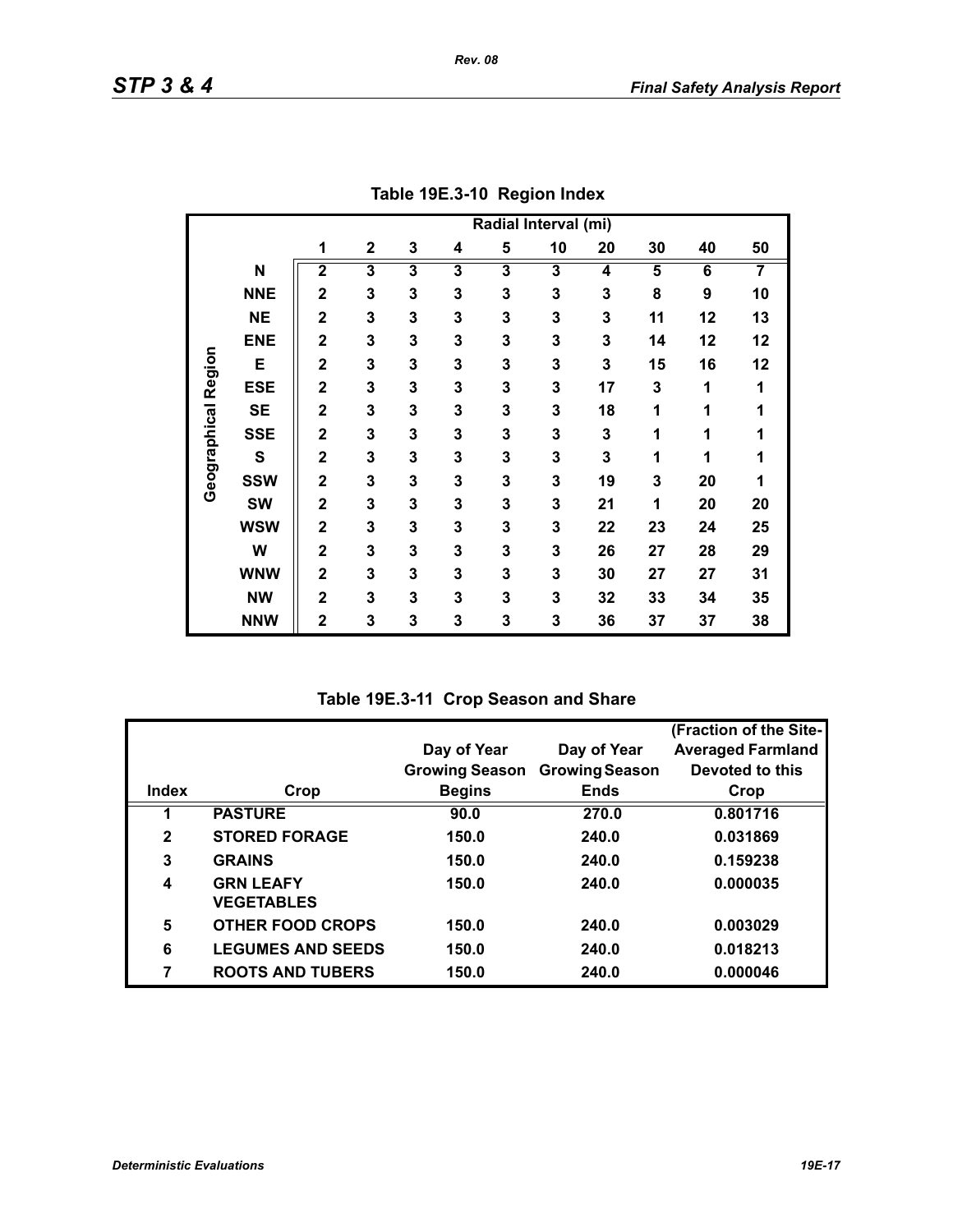|                         |                  |                     | <b>Fraction of Farm</b> |                     |                 |                  |
|-------------------------|------------------|---------------------|-------------------------|---------------------|-----------------|------------------|
|                         |                  | <b>Fraction of</b>  | <b>Sales Resulting</b>  | <b>Total Annual</b> | <b>Farmland</b> | <b>Nonfarm</b>   |
|                         |                  | <b>Land Devoted</b> | from Dairy              | <b>Farm Sales</b>   | <b>Property</b> | <b>Property</b>  |
| Region                  | <b>Region</b>    | to Farming in       | <b>Production in</b>    | for the             | Value for the   | <b>Value for</b> |
| <b>Index</b>            | <b>Name</b>      | <b>Region</b>       | Region                  | Region              | Region          | the Region       |
| 1                       | <b>WATER</b>     | 0.000               | 0.000                   | 0.0                 | 0.0             | 0.0              |
| $\mathbf 2$             | <b>WITHIN1MI</b> | 0.000               | 0.003                   | 461.9               | 2505.6          | 72253.9          |
| 3                       | <b>REGION-3</b>  | 0.868               | 0.003                   | 461.9               | 2505.6          | 72253.9          |
| $\overline{\mathbf{4}}$ | <b>REGION-4</b>  | 0.869               | 0.003                   | 463.7               | 2511.9          | 71755.4          |
| 5                       | <b>REGION-5</b>  | 0.909               | 0.002                   | 553.5               | 2828.9          | 46678.8          |
| 6                       | <b>REGION-6</b>  | 0.907               | 0.002                   | 555.9               | 2953.4          | 43907.9          |
| $\overline{7}$          | <b>REGION-7</b>  | 0.839               | 0.001                   | 449.1               | 3697.2          | 53348.9          |
| 8                       | <b>REGION-8</b>  | 0.836               | 0.002                   | 414.6               | 2790.9          | 69730.6          |
| 9                       | <b>REGION-9</b>  | 0.747               | 0.000                   | 288.3               | 3827.1          | 65459.2          |
| 10                      | REGION-10        | 0.740               | 0.000                   | 292.5               | 4719.7          | 67010.7          |
| 11                      | <b>REGION-11</b> | 0.740               | 0.001                   | 264.3               | 3410.3          | 71721.1          |
| 12                      | <b>REGION-12</b> | 0.692               | 0.000                   | 190.9               | 3746.1          | 71523.3          |
| 13                      | <b>REGION-13</b> | 0.695               | 0.000                   | 196.1               | 3795.7          | 71293.4          |
| 14                      | <b>REGION-14</b> | 0.787               | 0.002                   | 336.5               | 3079.4          | 71916.0          |
| 15                      | <b>REGION-15</b> | 0.861               | 0.003                   | 450.3               | 2558.6          | 72222.7          |
| 16                      | <b>REGION-16</b> | 0.706               | 0.000                   | 212.3               | 3648.0          | 71581.1          |
| 17                      | <b>REGION-17</b> | 0.868               | 0.003                   | 461.9               | 2505.6          | 72253.9          |
| 18                      | <b>REGION-18</b> | 0.868               | 0.003                   | 461.9               | 2505.6          | 72253.9          |
| 19                      | <b>REGION-19</b> | 0.868               | 0.003                   | 461.9               | 2505.6          | 72253.9          |
| 20                      | <b>REGION-20</b> | 0.756               | 0.000                   | 188.4               | 2144.9          | 184015.7         |
| 21                      | <b>REGION-21</b> | 0.868               | 0.003                   | 459.9               | 2502.9          | 73075.7          |
| 22                      | <b>REGION-22</b> | 0.868               | 0.002                   | 384.9               | 2538.3          | 72728.9          |
| 23                      | <b>REGION-23</b> | 0.801               | 0.000                   | 199.1               | 2331.1          | 139913.5         |
| 24                      | <b>REGION-24</b> | 0.762               | 0.000                   | 188.9               | 2164.1          | 178193.8         |
| 25                      | <b>REGION-25</b> | 0.773               | 0.001                   | 183.0               | 2153.1          | 168738.6         |
| 26                      | <b>REGION-26</b> | 0.877               | 0.002                   | 349.0               | 2592.1          | 64046.1          |
| 27                      | <b>REGION-27</b> | 0.887               | 0.000                   | 219.9               | 2691.0          | 54660.8          |
| 28                      | <b>REGION-28</b> | 0.889               | 0.001                   | 210.9               | 2637.7          | 53867.0          |
| 29                      | <b>REGION-29</b> | 0.908               | 0.005                   | 147.7               | 2265.7          | 47203.2          |
| 30                      | REGION-30        | 0.874               | 0.002                   | 382.1               | 2566.7          | 66454.0          |
| 31                      | REGION-31        | 0.888               | 0.000                   | 215.4               | 2664.6          | 54197.3          |
| 32                      | <b>REGION-32</b> | 0.878               | 0.003                   | 482.0               | 2582.7          | 66136.7          |
| 33                      | REGION-33        | 0.911               | 0.002                   | 519.7               | 2851.1          | 44524.5          |
| 34                      | REGION-34        | 0.909               | 0.002                   | 491.6               | 2836.1          | 45474.8          |
| 35                      | <b>REGION-35</b> | 0.903               | 0.006                   | 351.9               | 3077.7          | 48125.9          |
| 36                      | REGION-36        | 0.879               | 0.003                   | 486.2               | 2591.2          | 65479.8          |
| 37                      | <b>REGION-37</b> | 0.915               | 0.002                   | 566.9               | 2876.3          | 42929.0          |
| 38                      | <b>REGION-38</b> | 0.905               | 0.002                   | 472.5               | 3092.8          | 44147.4          |

|  | Table 19E.3-12 Regional Economic Data |
|--|---------------------------------------|
|--|---------------------------------------|